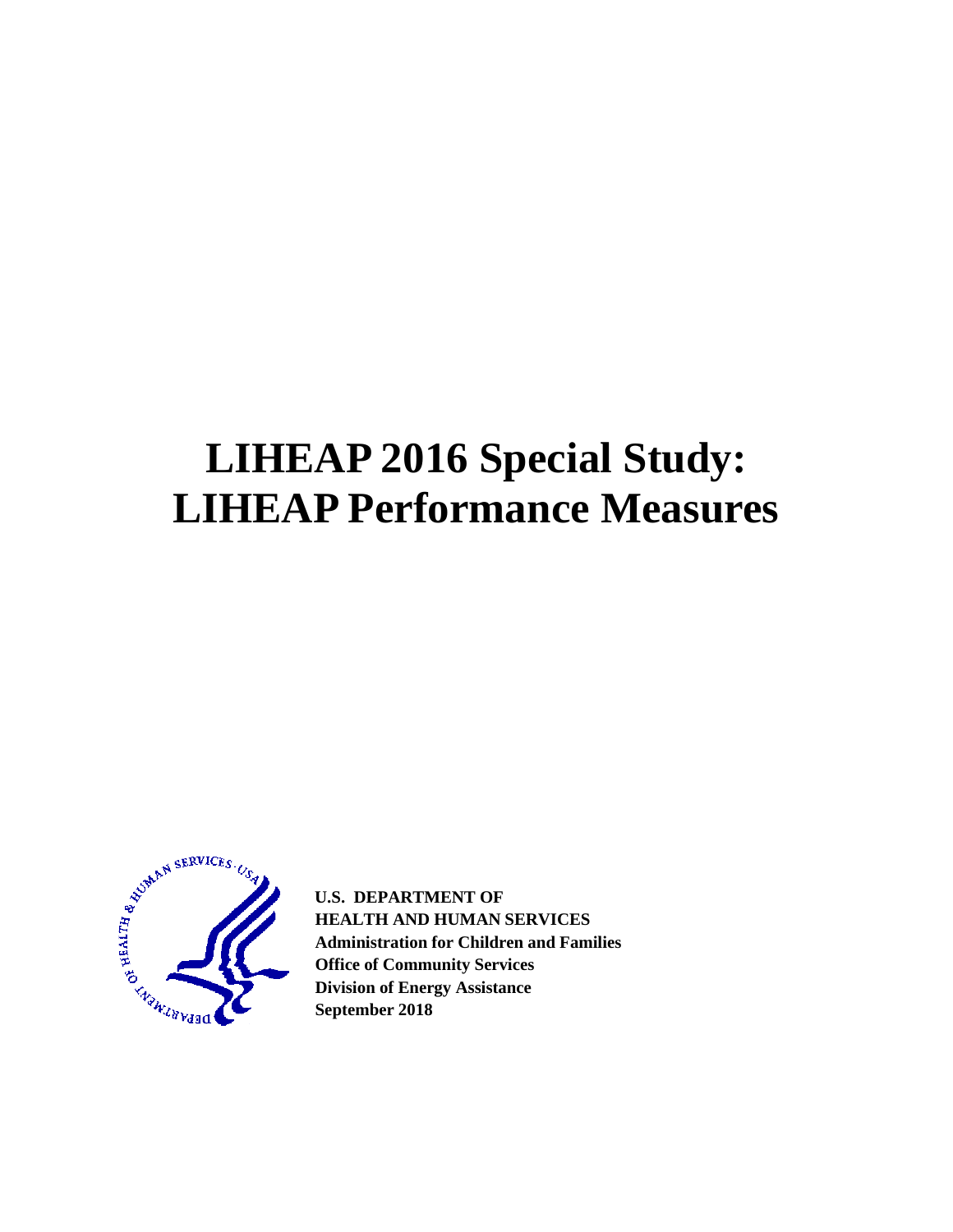# **LIHEAP 2016 Special Study: LIHEAP Performance Measures**

This document has been prepared for the Office of Community Services' Division of Energy Assistance by APPRISE Incorporated under contract #HHSP233201500094I/HHSP23337003T. The statements, findings, conclusions, and recommendations are solely those of analysts from APPRISE and do not necessarily reflect the views of HHS.

Copies of this document can be obtained by contacting Peter Edelman of the Division of Energy Assistance at the following address:

> Administration for Children and Families Office of Community Services Division of Energy Assistance Mary E. Switzer Building, 5<sup>th</sup> Floor 333 C Street SW Washington, DC 20201

E-Mail: [peter.edelman@acf.hhs.gov](mailto:peter.edelman@acf.hhs.gov) Web Site: <http://www.acf.hhs.gov/programs/ocs/liheap/>

September 2018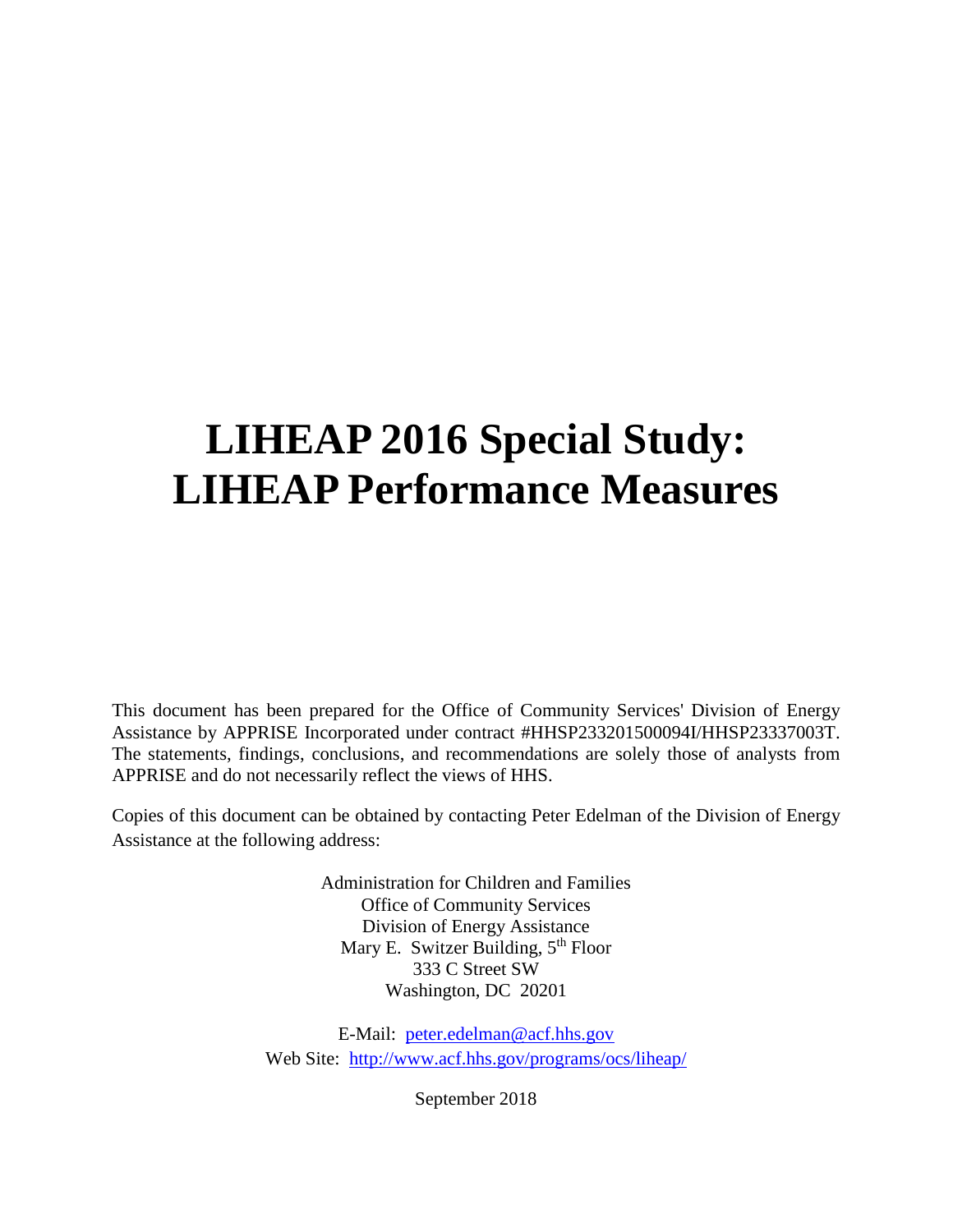# **Table of Contents**

| А.              |  |
|-----------------|--|
| <b>B.</b>       |  |
| $\mathcal{C}$ . |  |
|                 |  |
|                 |  |
|                 |  |
| <b>B.</b>       |  |
| $\mathbf{C}$ .  |  |
| D.              |  |
| Е.              |  |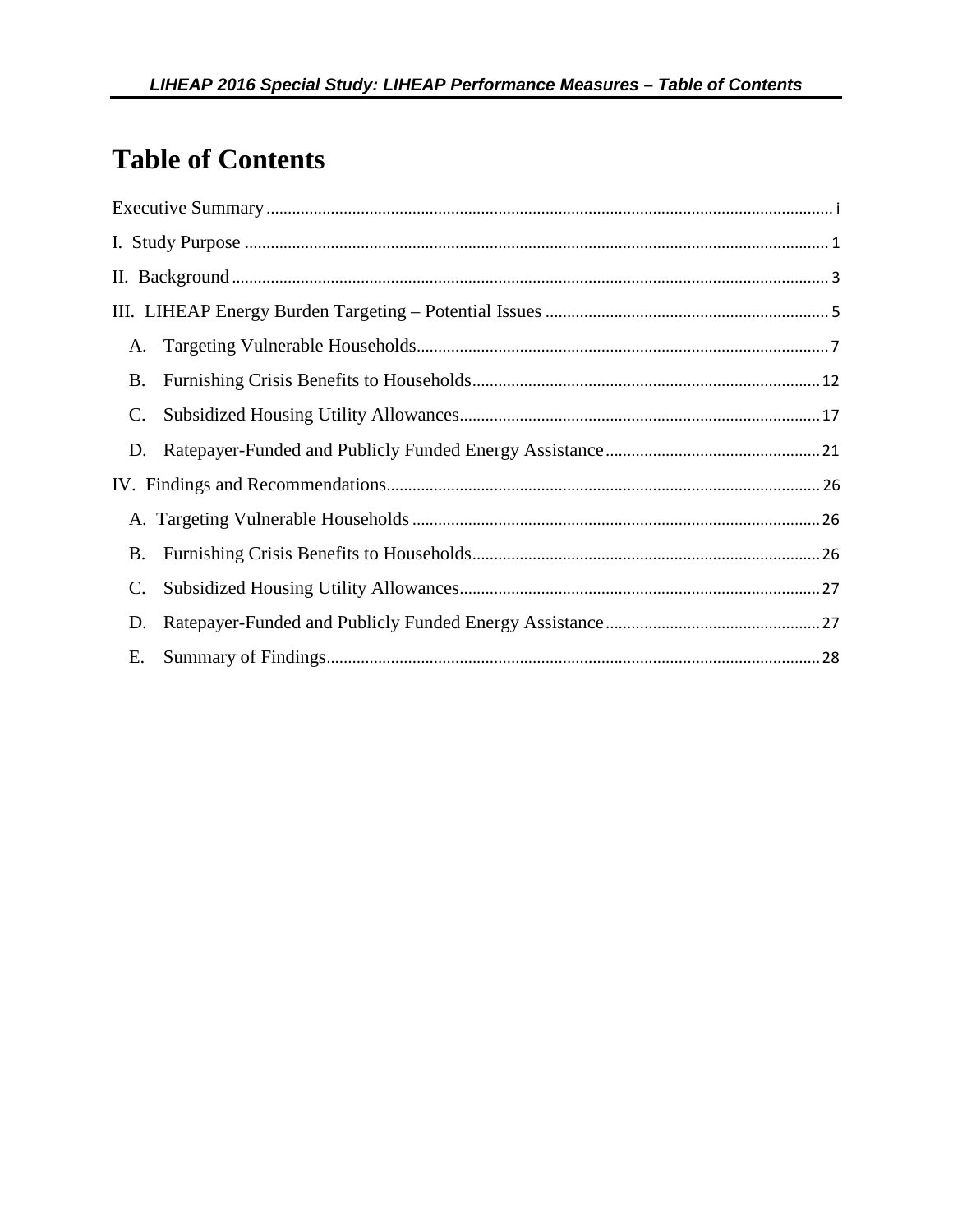# **Tables**

| Table 1. Statistics for All, Vulnerable, and Non-Vulnerable Households in Minnesota for FY 2016    |
|----------------------------------------------------------------------------------------------------|
| Table 2. Statistics for All, Vulnerable, and Non-Vulnerable Households in Montana for FY           |
| Table 3. Index Values for Minnesota and Montana Programs by Scenario for FY 201611                 |
| Table 4. Total Assistance Benefit Statistics for All, Crisis, and Non-Crisis Households in         |
| Table 5. Heating Assistance Benefit Statistics for Crisis and Non-Crisis Households in Minnesota   |
| Table 6. Energy Burden Targeting Indexes for All Benefits, for Total Assistance Benefit Statistics |
| Table 7. Distribution of Poverty Group for All Households and Crisis Households for Minnesota      |
| Table 8. Distribution of Poverty Group for All Households and Crisis Households for the LIHEAP     |
| Table 9. Index Values for Minnesota by Scenario and Calculation Procedure FY 201625                |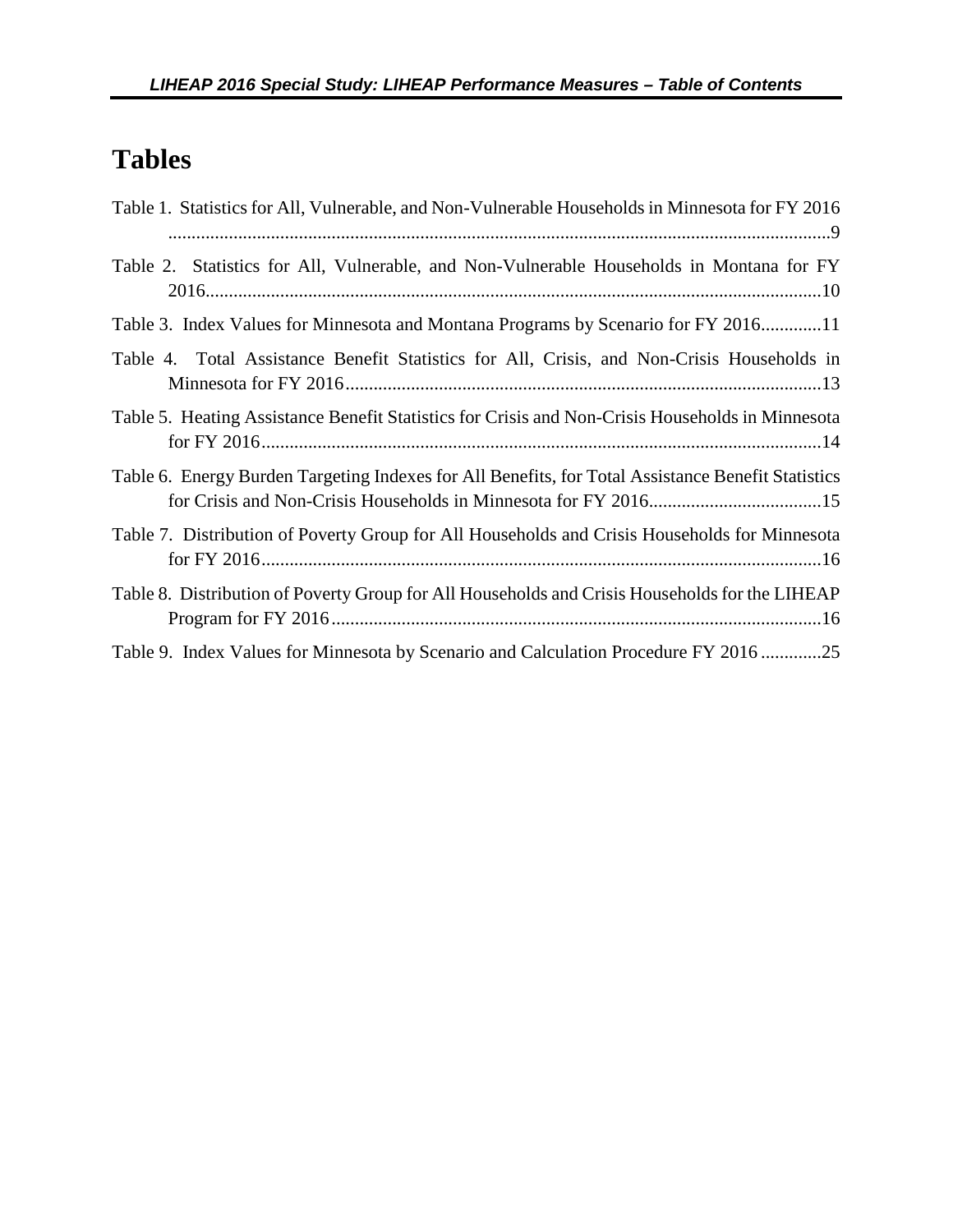# **List of Acronyms and Abbreviations**

| <b>ACF</b>    | HHS' Administration for Children and Families                       |
|---------------|---------------------------------------------------------------------|
| CARE          | California Alternative Rates for Energy                             |
| <b>EHHC</b>   | Estimated home heating costs                                        |
| FY            | Federal Fiscal Year                                                 |
| <b>GPRA</b>   | Government Performances and Results Act of 1993 (Public Law 103-62) |
| <b>HHS</b>    | U.S. Department of Health and Human Services                        |
| HUD           | U.S. Department of Housing and Urban Development                    |
| <b>ICR</b>    | <b>Information Collection Request</b>                               |
| <b>LIHEAP</b> | Low Income Home Energy Assistance Program                           |
| <b>OCS</b>    | ACF's Office of Community Services                                  |
| <b>OMB</b>    | Office of Management and Budget                                     |
| PART          | Performance Assessment Rating Tool                                  |
| PHA           | <b>Public Housing Authority</b>                                     |
| <b>PMIWG</b>  | <b>LIHEAP Performance Management Implementation Work Group</b>      |
| <b>USF</b>    | Universal Service Fund                                              |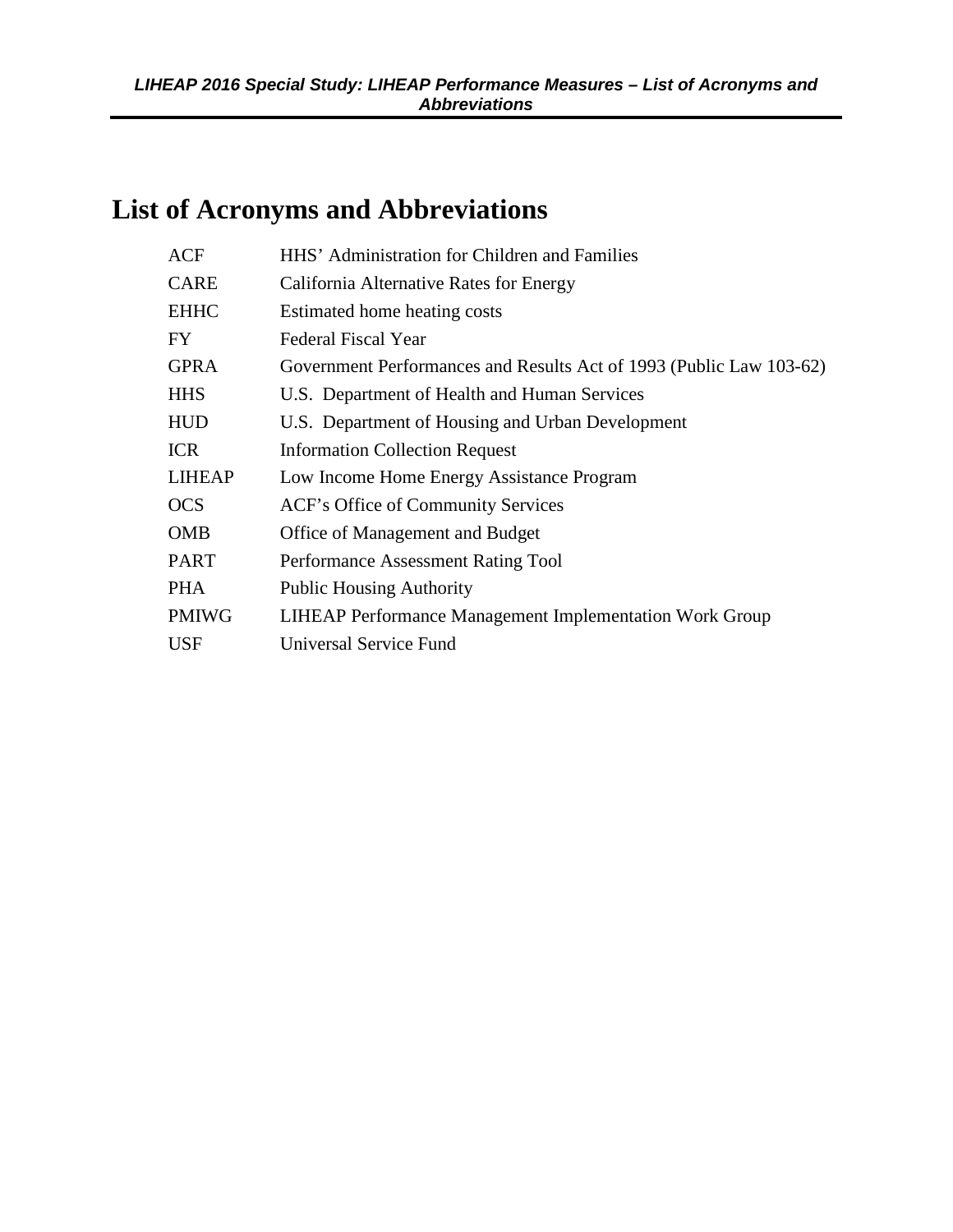# <span id="page-5-1"></span><span id="page-5-0"></span>**Executive Summary**

This exploratory study was conducted to furnish the Office of Community Services (OCS) in the Department of Health and Human Services (HHS) with a better understanding of the new performance measures that were approved by the Office of Management and Budget (OMB) in 2014 for the Low Income Home Energy Assistance Program (LIHEAP). State grantees and the District of Columbia were first required to report on performance measure data in January 2017 for federal fiscal year (FY) 2016. This study examines the FY 2016 data to assess whether the performance measure data furnish meaningful information on program performance across the full range of LIHEAP program design.

### **Study Purpose**

The Government Performance and Results Act of 1993 (GPRA), as amended, focuses on performance results with the goal of providing information to Congress on the achievement of statutory objectives and goals. The Administration for Children and Families (ACF) established performance goals to meet the GPRA requirements. However, a 2003 Performance Assessment Rating Tool (PART) review categorized the program as "results not demonstrated."

Starting in 2008, OCS worked with grantees to develop a new set of performance measures for LIHEAP. OCS submitted an Information Collection Request (ICR) to OMB in 2014 that was approved in November of that year. Collection and reporting LIHEAP performance measure data was optional for FY 2015 and mandatory for FY 2016.

OCS characterized the performance measures as "developmental." This means that OCS believes that it needs to work with grantees to assess the effectiveness of these measures in furnishing the information needed to improve program performance. The purpose of this exploratory study is to help OCS to examine whether these performance measures furnish robust information across a range of program designs that can help grantees to measure and improve their program impacts.

### **Background**

The performance measures currently used by OCS for the LIHEAP program furnish information on whether the program is effective in fulfilling the statutory requirement to target program benefits to vulnerable households, including those with at least one member that is a young child, an individual with disabilities, or a frail older individual.

The four new developmental performance measures approved by OMB include calculation of the following. $^1$  $^1$ 

<span id="page-5-2"></span> $\overline{\phantom{a}}$ <sup>1</sup> See Section 3 for a more complete description of these performance measures.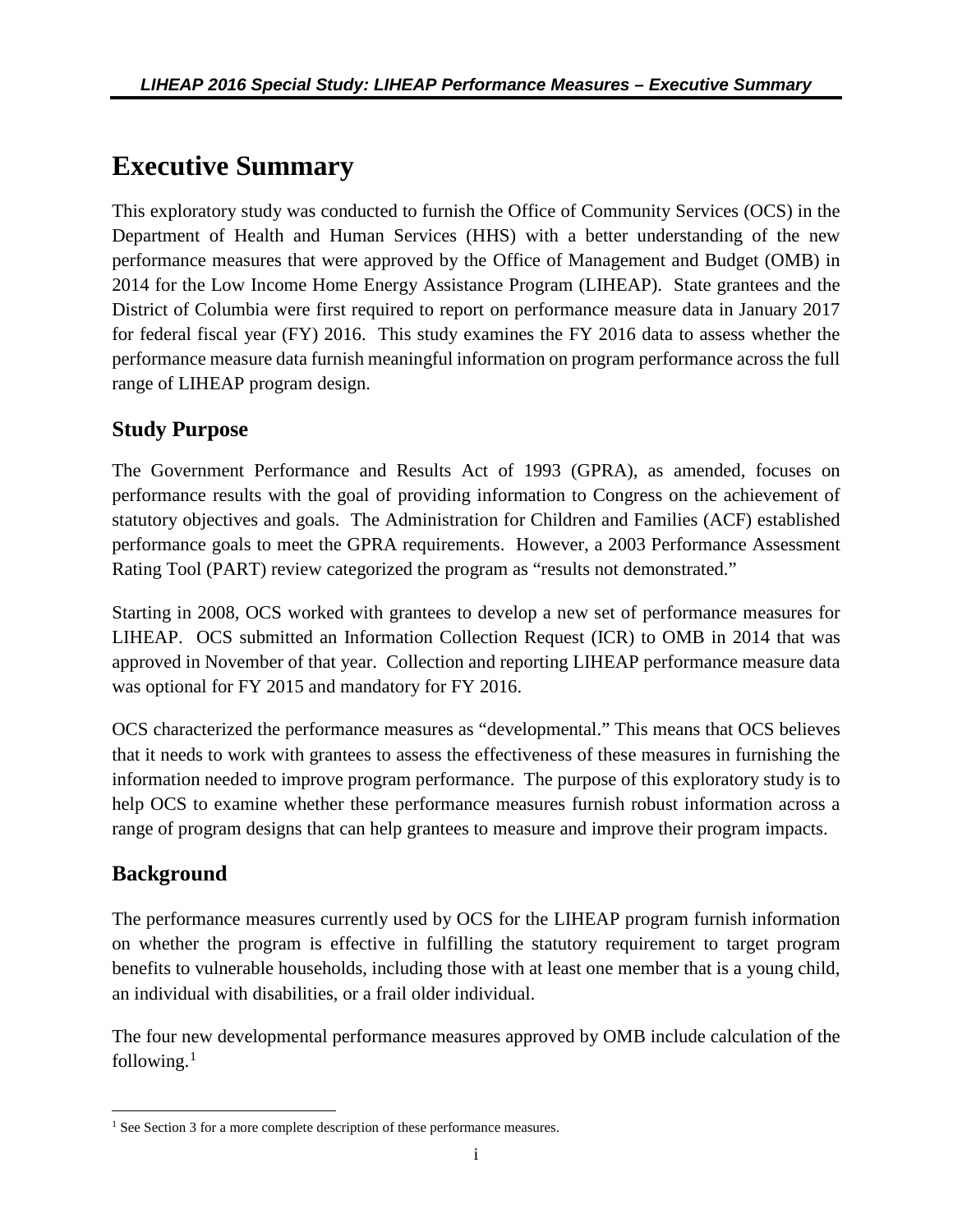- **The benefit targeting index for high-burden LIHEAP recipient households.**
- **The burden reduction targeting index for high-burden LIHEAP recipient households.**
- The number of occurrences where LIHEAP assistance restored home energy service of LIHEAP recipient households.
- The number of occurrences where LIHEAP assistance prevented home energy service loss for LIHEAP recipient households.

These developmental performance measures complement the existing set of measures by furnishing important information for assessing the impact of the LIHEAP program.

- The benefit and burden reduction targeting indexes examine the performance of the LIHEAP program with respect to the statutory mandate that requires grantees to target the highest benefits to the households with the highest energy burdens.
- The service restoration and prevention measures furnish information on whether the LIHEAP program is successful in helping income-eligible households to maintain their energy service throughout the year.

The complete set of LIHEAP performance measures allows policymakers to understand who is served by the LIHEAP program, how they are served in terms of program benefits, and whether those benefits are sufficient to ensure that income-eligible households maintain their energy service throughout the year.

### **Potential Issues with LIHEAP Performance Measures**

This study focuses on the Energy Burden Targeting performance measures. These measures categorize households with respect to energy burden and assess whether the LIHEAP program effectively targets benefits to the households with the highest energy burden. For purposes of the measurement, energy burden is defined as a household's energy costs divided the household's gross income. In addition, the measures use data on *all* cash benefits received by the household from the LIHEAP program.

One advantage of these energy burden performance measures is that they require only a limited number of data elements, including household income, LIHEAP benefits, and household energy expenditures. While it is challenging to collect the household energy expenditure data, the calculation of the performance measures is relatively straightforward. However, that advantage is also a potential vulnerability. The performance measures do not take into account some other aspects of grantee program designs that might also be directly related to a household's need for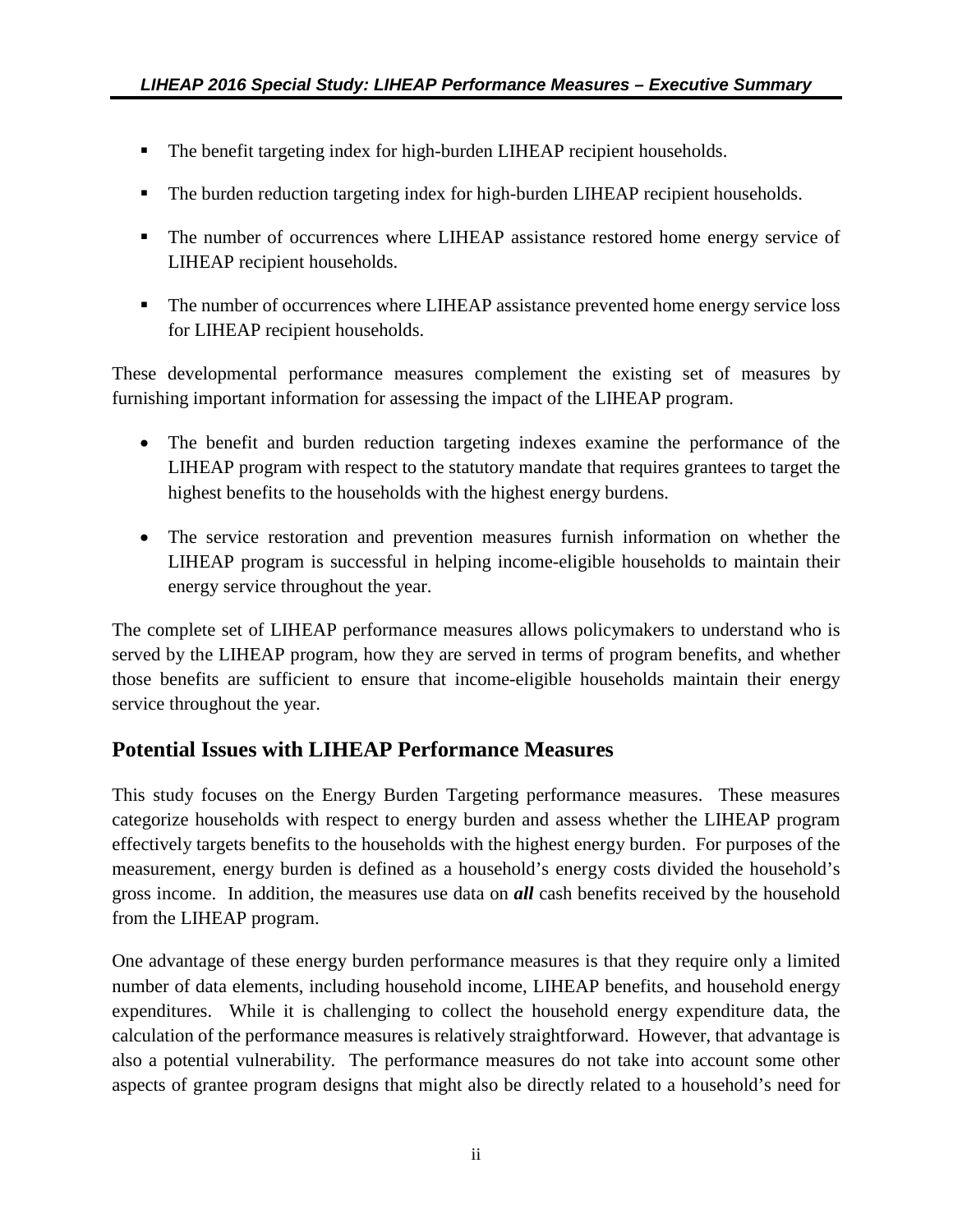energy assistance. Issues that might affect the usefulness of the energy burden performance measures include:

- Vulnerable Households As required by statute, many states furnish higher benefits to vulnerable households even if they do not have the highest energy burden.
- Crisis Benefits Many states furnish crisis benefits that are sufficient to resolve a household's energy crisis and do not consider the household's energy burden in doing so.
- Subsidized Housing Utility Allowances Many states reduce LIHEAP benefits for households that receive U.S. Department of Housing and Urban Development (HUD) utility allowances that help to pay their energy bills.
- Ratepayer- and Publicly-Funded Energy Assistance In many states, non-LIHEAP benefits also help to reduce the energy burden for low-income households.

This study examines how those factors affect the meaningfulness of the energy burden performance measures and furnishes recommendations on how OCS and the grantees should account for these issues in their performance measurement initiatives.

### **Findings and Recommendations**

This study finds that each of the identified issues can, in fact, affect how useful the new LIHEAP performance measures are for making programmatic decisions. However, it also finds that by specifying appropriate data collection and reporting procedures, and by furnishing training and technical assistance to LIHEAP grantees on how to use these measures, these issues can be addressed in an effective way.

- Targeting Vulnerable Households We found that grantees who offer supplemental benefits to vulnerable households will have lower energy burden targeting indexes if those supplemental benefits do not vary by income and/or energy burden. As such, grantees should be encouraged to target benefit supplements and to examine energy burden targeting indexes separately for vulnerable and non-vulnerable households.
- Furnishing Crisis Benefits –Our study found that the inclusion of Crisis Benefits in the energy burden targeting calculations does have the potential reduce index values because those benefits can increase benefits for households with higher income and lower energy burden. However, we still recommend that grantees include all benefits in the calculation. We recommend that OCS encourage grantees to examine the differences in benefit targeting between their regular benefits and their crisis benefits and consider the implications of those differences.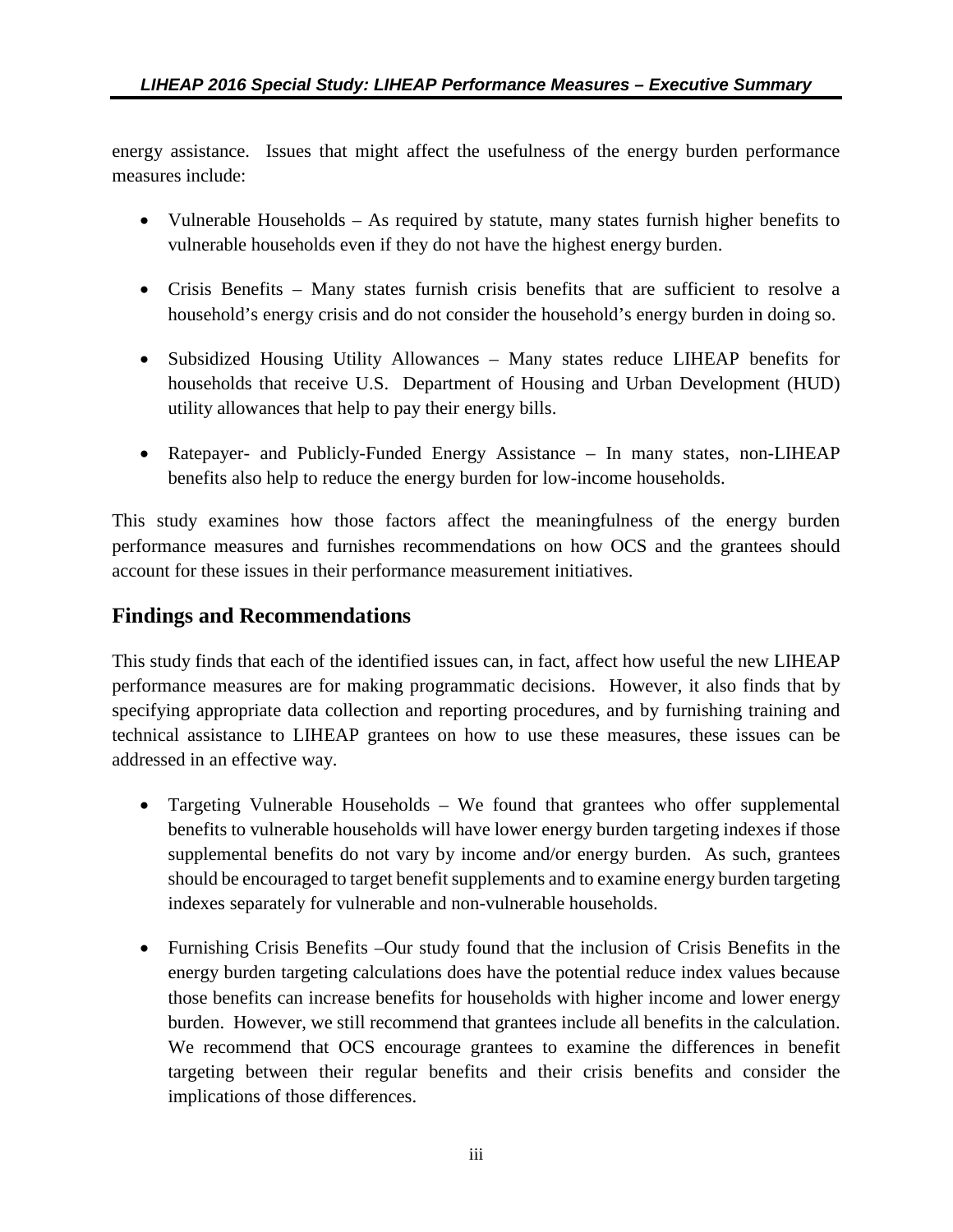- Subsidized Housing Utility Allowances Grantees that reduce LIHEAP benefits to households that receive utility allowances will have biased results related to their energy burden targeting indexes. We recommend OCS develop guidelines for grantees that require them to either collect information on the subsidies to calculate "net" annual energy expenditure (i.e. energy expenditures minus the value of subsidies) or exclude these households from the data that they submit to OCS.
- Ratepayer-Funded and Publicly Funded Energy Assistance For those grantees that have other energy assistance funding sources, the LIHEAP Performance Data Form gives an incomplete picture of the impact of the combined programs. OCS should specify that the LIHEAP Performance Data Form include only LIHEAP benefits in the analysis, but also collect energy expenditures "net" of other energy assistance amounts. Moreover, OCS should encourage grantees to conduct supplemental analyses of the targeting of all available energy assistance.

This study finds that there are a number of program design issues that can have an impact on the meaningfulness of the LIHEAP energy burden performance measures. However, the study also found that, despite these issues, the energy burden performance measures can be robust indicators of the effectiveness of grantee energy burden targeting procedures if state grantees follow the guidance recommended in this report. Moreover, the study identified specific training and technical assistance that can help grantees to account for all these issues in their performance management initiatives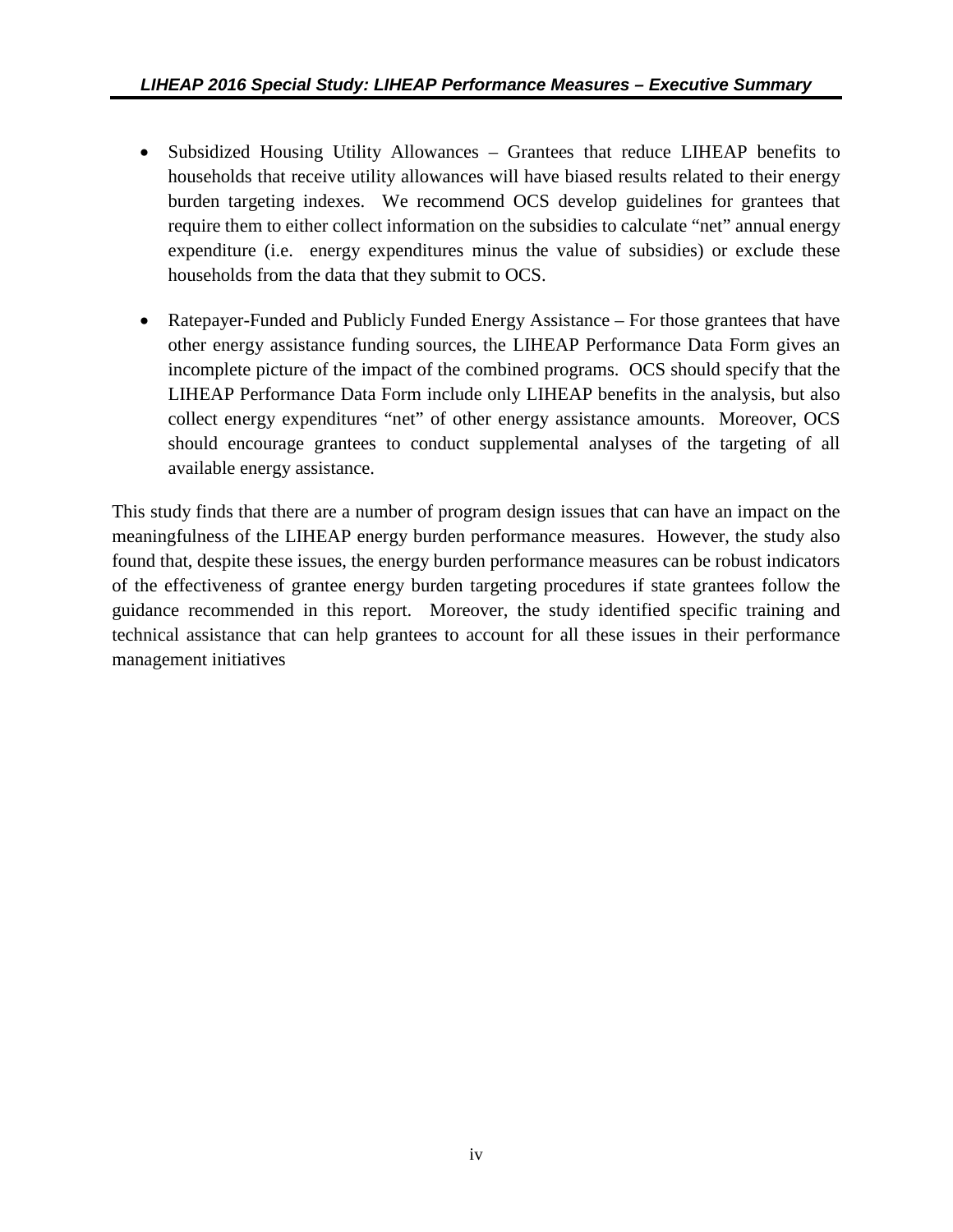# <span id="page-9-0"></span>**I. Study Purpose**

The Government Performance and Results Act of 1993 (GPRA), as amended, focuses on performance results with the goal of providing objective information to Congress on the achievement of statutory objectives and program goals. The resulting performance data are to be used in making decisions on budget and appropriation levels. The Administration for Children and Family's (ACF's) current approach to performance goals and measurement for the LIHEAP program focuses on measuring the rates at which the program addresses the statutory requirement to target benefits to income-eligible vulnerable households.

A review of the LIHEAP performance measures in 2003 using the Performance Assessment Rating Tool (PART) gave the program passing grades with respect to *Program Purpose and Design* and *Program Management*. However, the program was judged as *Results Not Demonstrated* because the program did not receive passing grades for *Strategic Planning* or *Program Results/Accountability.* As part of its Program Improvement Plan, OCS committed to conduct outreach to "external program stakeholders, especially state LIHEAP grantees, to develop longterm goals for LIHEAP."

From 2008 to 2010, OCS worked with grantees on the LIHEAP Performance Measures Work Group (PMWG) to develop a framework for new LIHEAP Performance Measures. OCS then worked with the Performance Management Implementation Work Group (PMIWG) to develop specifications for a comprehensive set of LIHEAP performance measures. In June 2014, OCS submitted an Information Collection Request (ICR) to the Office of Management and Budget (OMB) to mandate the collection of performance data from state grantees and the District of Columbia. OMB approved the ICR in November 2014. Reporting was optional for FY 2015 and mandatory for FY 2016.

In the OMB ICR, OCS characterized the proposed performance measures as "developmental." That designation indicates that OCS believes that it is important to conduct in-depth research on the performance measurement data prior to setting performance goals. Since LIHEAP grantees have the flexibility to design their programs to meet the needs of their citizens within broad Federal guidelines, OCS perceives that it is important to assess whether the performance measures furnish robust information for programmatic decision-making across a range of program designs.

The performance measures include two types of measures: (1) one set that are focused on energy burden targeting; and (2) a second set that are focused on the continuity of energy service for LHIEAP recipients. This study is designed to help OCS to develop a better understanding of the energy burden targeting performance measures. The study examines how different state benefit determination procedures affect outcomes on the energy burden targeting measures and furnishes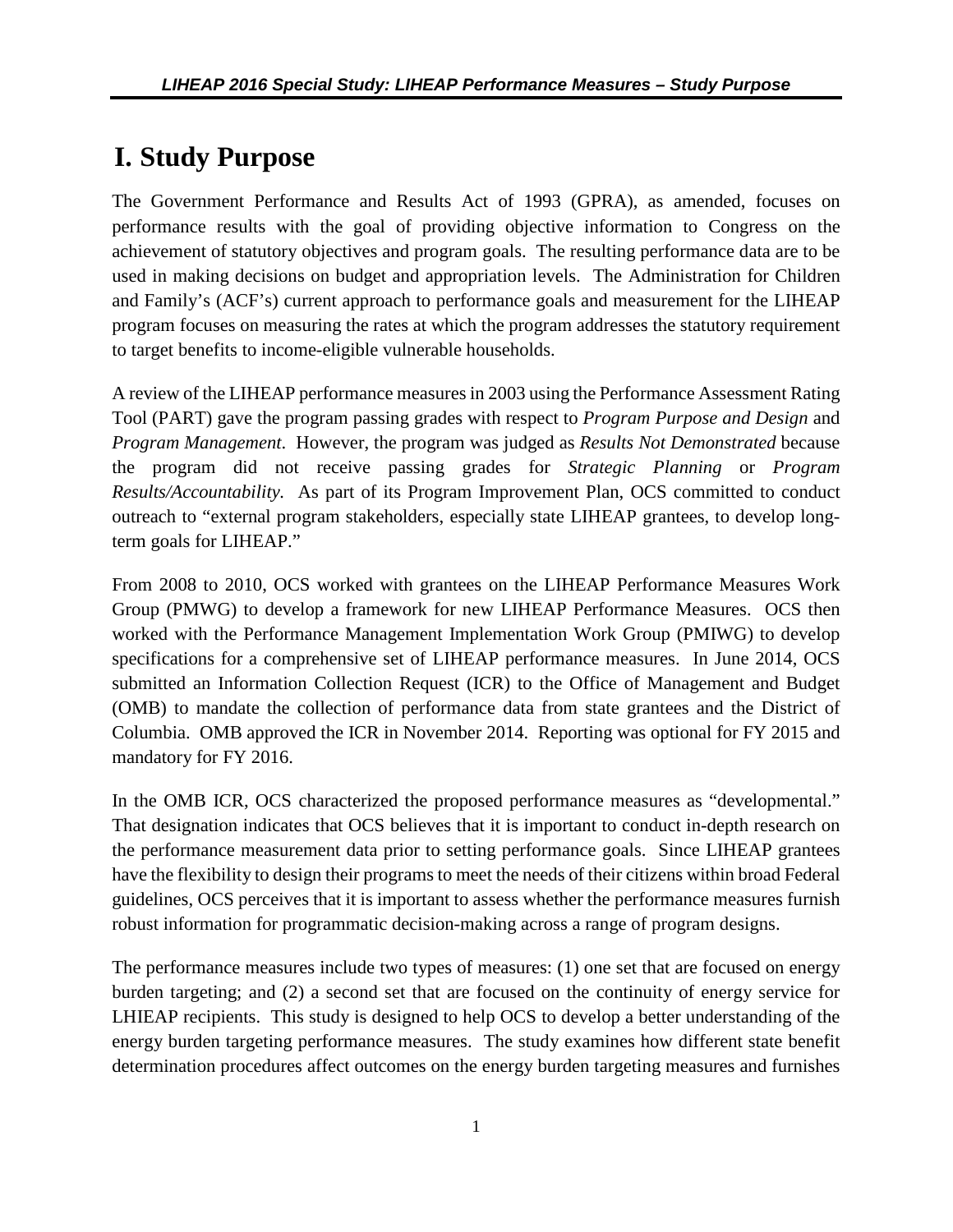OCS with information on how to account for those procedures in the development of guidance for grantees on how to use the performance measures data for making programmatic decisions.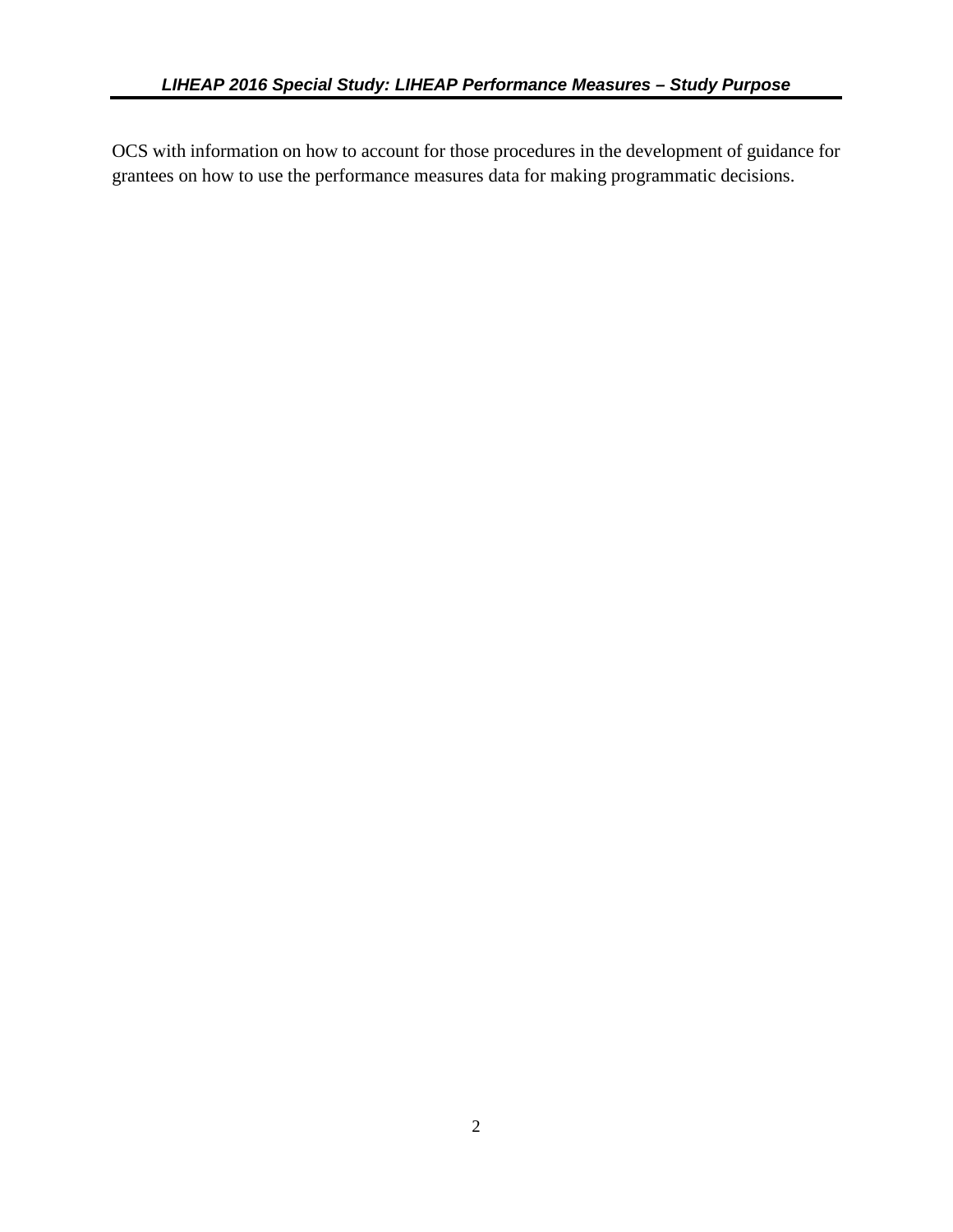# <span id="page-11-0"></span>**II. Background**

The LIHEAP statute requires grantees to provide, in a timely manner, the highest level of assistance to those households that have the lowest incomes and the highest energy costs or needs in relation to income, taking into account family size. The LIHEAP statute identifies two groups of low income households as having the highest needs:

- *Vulnerable Households*: Vulnerable households are those with at least one member that is a young child, an individual with disabilities, or a frail older individual.
- *High-Burden Households*: High-burden households are those with the lowest incomes and highest home energy costs or needs.

ACF currently focuses its annual performance goals and measurement on targeting income-eligible vulnerable households. Annually, ACF develops the young child and elderly household member recipiency targeting index scores — nationally, regionally, and at the state-level — to measure LIHEAP's targeting performance. However, these measures address only one aspect of the statutory mandate; they do not measure the performance of the program with respect to highburden households.

Four new developmental performance measures were proposed by the LIHEAP PMIWG and were approved by OMB in November 2014. These performance measures are more outcome-focused and consist of the following:

- The benefit targeting index for high-burden LIHEAP recipient households.
- **The burden reduction targeting index for high-burden LIHEAP recipient households.**
- The number of occurrences where LIHEAP assistance restored home energy service of LIHEAP recipient households.
- The number of occurrences where LIHEAP assistance prevented home energy service loss for LIHEAP recipient households.

The developmental performance measures address the shortcomings of the existing performance measures in the following ways.

 The benefit and burden reduction targeting indexes examine the performance of the LIHEAP program with respect to the second part of the statutory mandate; they measure whether grantees target the highest benefits to the households with the highest energy burdens.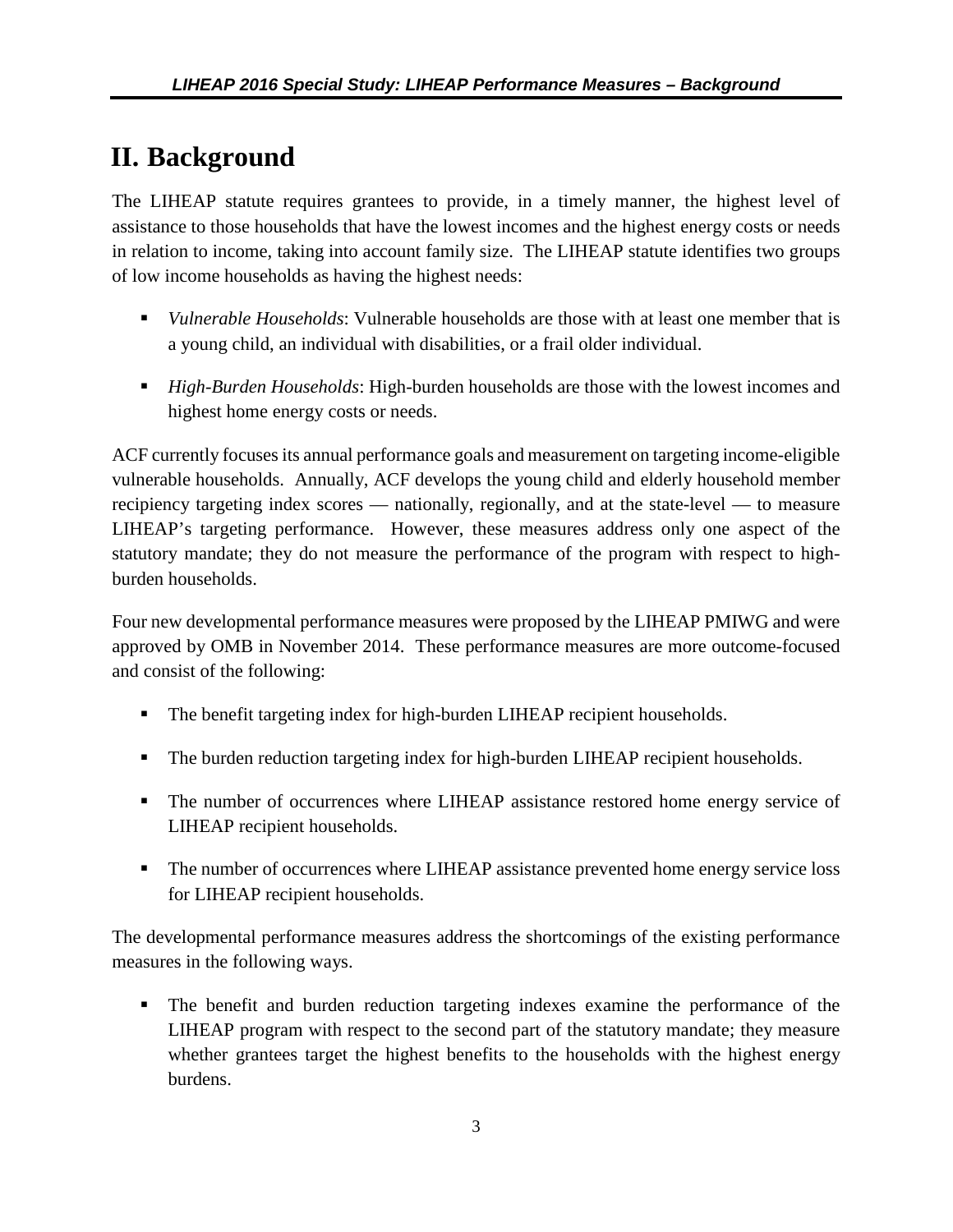• The service restoration and prevention measures furnish information on whether the LIHEAP program is successful in helping income-eligible households to maintain their energy service throughout the year.

The complete set of LIHEAP performance measures allow policymakers to understand who is served by the LIHEAP program, how they are served in terms of program benefits, and whether those benefits are sufficient to ensure that income-eligible households are able to maintain their energy service throughout the year.

Beginning in January 2017, state grantees began reporting the data needed to determine the results of these four outcome-focused LIHEAP performance measures. Grantees have been able to use these data to examine the performance of their FY 2016 programs and consider the implications with respect to their program's design. The following are two examples of how the grantees have made use of these data.

- Iowa Supplemental Benefit Iowa had funds available to issue a supplemental benefit for their FY 2017 program. They used the FY 2016 performance data to design a benefit assignment procedure for the supplemental benefit that delivered higher benefits to households with higher energy burdens.
- **Mississippi Benefit Determination Procedure** After reviewing their FY 2016 performance data, the Mississippi LIHEAP program managers determined that their benefit determination procedure was not treating households with different types of main heating fuel equitably. High-burden households that used electric or natural gas as their main heating fuel were receiving lower benefits than were households that were not-high burden who used a delivered fuel (e.g., propane) as their main source of heat. To address that issue, they made a change in their benefit determination procedures for FY 2018.

These program modifications are consistent with the statutory objective of delivering the highest benefits to the households with the highest energy costs or needs. They demonstrate the immediate value of the energy burden targeting data and the long-term potential for these measures to contribute to increasing the impact of the LIHEAP program.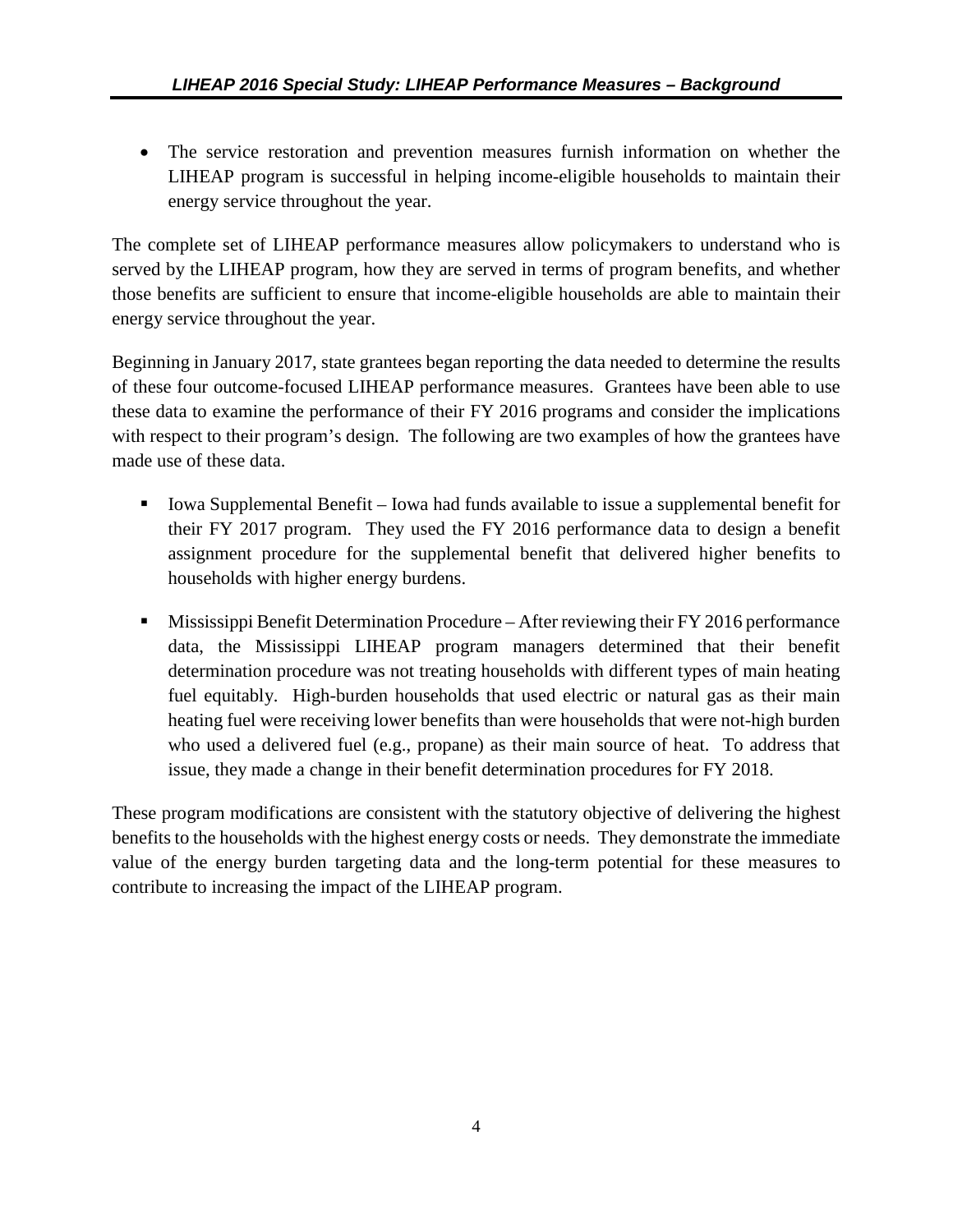# <span id="page-13-1"></span><span id="page-13-0"></span>**III. LIHEAP Energy Burden Targeting – Potential Issues**

The energy burden targeting measures are designed to use the most basic definition of energy burden. For purposes of the LIHEAP performance measures, energy burden is computed by comparing a household's total residential energy bill to its gross income.

*Energy Burden = Residential Energy Bill / Gross Household Income* 

The energy burden targeting measures define "high-burden" households as those that have home energy burdens in the top quartile (i.e., top 25 percent) of all LIHEAP recipients for each grantee. For example, if one-fourth of the LIHEAP recipients served by a grantee have an energy burden of eight percent of income or more, any household with an energy burden that is greater than or equal to eight percent of income is classified as high-burden.

The first targeting performance measure – the Benefit Targeting Index – compares the average LIHEAP benefit for high-burden households to the average benefit for all households.

*Benefit Targeting Index = 100 \* (Average Benefit for High-Burden / Average Benefit for all Households)* 

For example, if the average LIHEAP benefit for high-burden households is \$500 and the average benefit for all households is \$400, the Benefit Targeting Index is 125. [Note: \$500/\$400 = 1.2  $*100 = 125$  If the average benefit for the higher-burden households is greater than the average benefit for all households, the Benefit Targeting Index will be greater than 100.

The second targeting performance measure—the Burden Reduction Targeting Index—compares the average percentage reduction in energy burden for high-burden households to the average percentage reduction in energy burden for all households.

#### *Burden Reduction Targeting Index = 100 \* (Average Burden Reduction Percentage for High-Burden Households / Average Burden Reduction Percentage for All Households)*

For example, if high-burden households have their energy burden reduced by 50 percent (e.g., from 20 percent of income to 10 percent of income) and the average household has its energy burden reduced by 25 percent (e.g., from 10 percent of income to 7.5 percent of income) the Burden Reduction Targeting Index is 200. [Note:  $50\%/25\% = 2 * 100 = 200$ ] If the average burden reduction percentage for high-burden households is greater than the average burden reduction percentage for all households, the Burden Reduction Targeting Index will be greater than 100.

The statutory language requires that grantees furnish the "highest level of assistance to those households that have the lowest incomes and the highest energy costs or needs in relation to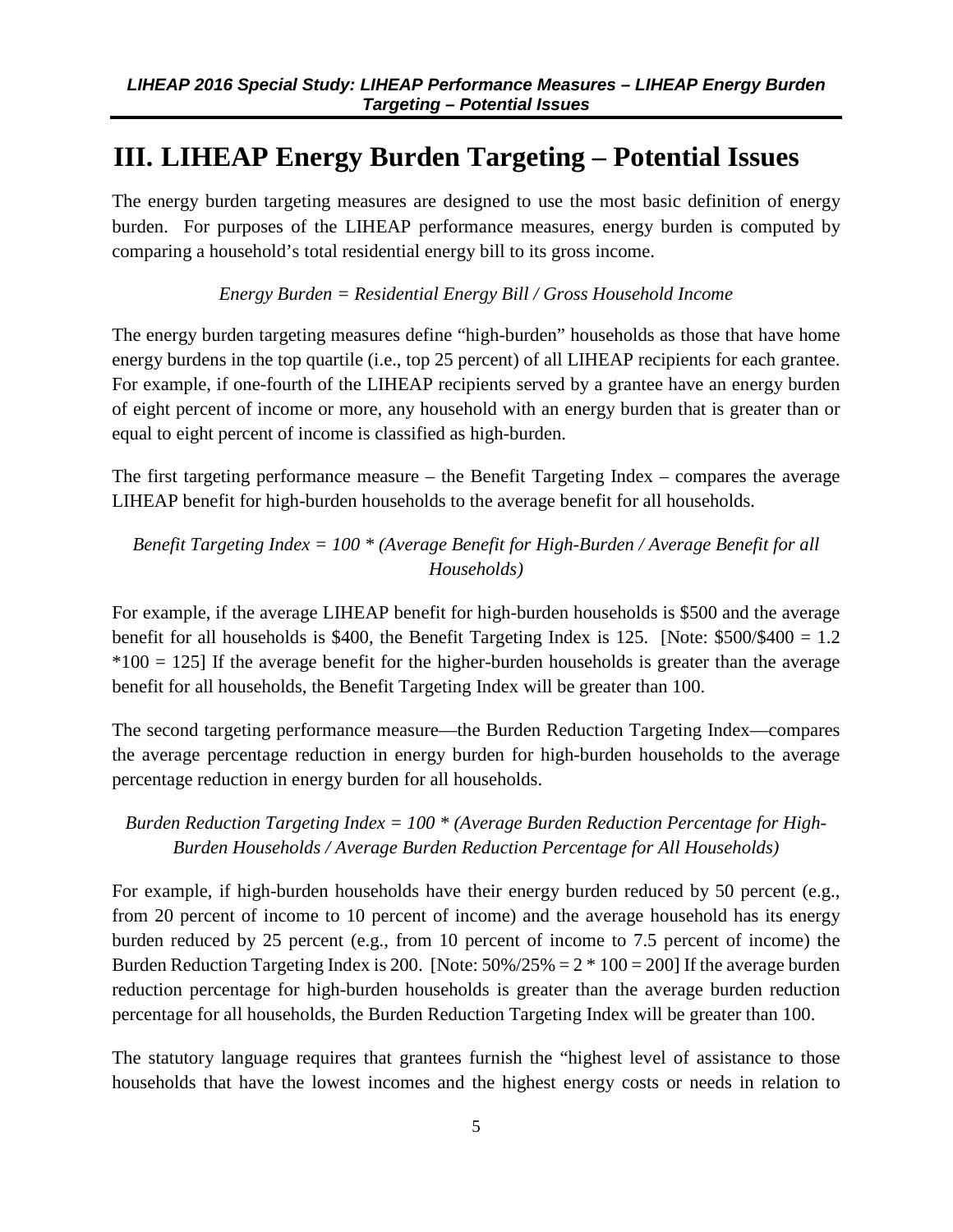income, taking into account family size." In general, it seems likely that a grantee who is fulfilling that statutory objective will have a Benefit Targeting Index greater than 100 and a Burden Reduction Targeting Index greater than 100.

As grantees have started to work with the LIHEAP energy burden targeting data, they have identified a number of potential issues related to the calculation of energy burden, development of the targeting indexes, and using the performance data and targeting indexes for making programmatic decisions. The purpose of this study is to examine each of the issues that the grantees have identified and furnish OCS with options for addressing those issues in the specifications of the performance measures and furnishing guidance to grantees on how to use the performance measures data for programmatic decision-making.

The potential issues reviewed by this study include:

- Vulnerable Households The LIHEAP statute explicitly includes vulnerable households as those with the "highest level of energy costs or needs." In response to that directive, some LIHEAP grantees furnish higher heating assistance benefits to vulnerable households, while others offer special benefits (e.g., summer cooling assistance) to vulnerable households. This study examines how having special treatment for vulnerable households can affect the energy burden targeting measures.
- Crisis Benefits The LIHEAP statute requires grantees to reserve a "reasonable amount" of funds until March 15 for "energy crisis intervention." Moreover, the statute says that grantees should "provide some form of assistance that will resolve the crisis…". LIHEAP grantees are concerned that when they are attempting to furnish crisis benefits to clients that are sufficient to "resolve the crisis" they are not able to consider how the needed benefit compares to the household's energy burden. This study examines whether the inclusion of crisis benefits in the calculations of the energy burden targeting reduces the usefulness of the information.
- Subsidized Housing Utility Allowances Some low-income households live in subsidized housing and receive monthly allowances that help them to pay their energy bills. Many LIHEAP grantees give lower benefits to households who receive these utility allowances because their "net" energy bills are substantially lower than those of other households. However, since it is difficult to collect information on the amount of these allowances, the performance data can make it appear that these households have higher energy burden but receive lower benefits than the average recipient household. This study examines how benefit determination procedures for such households are designed and what the implications are for energy burden targeting measures.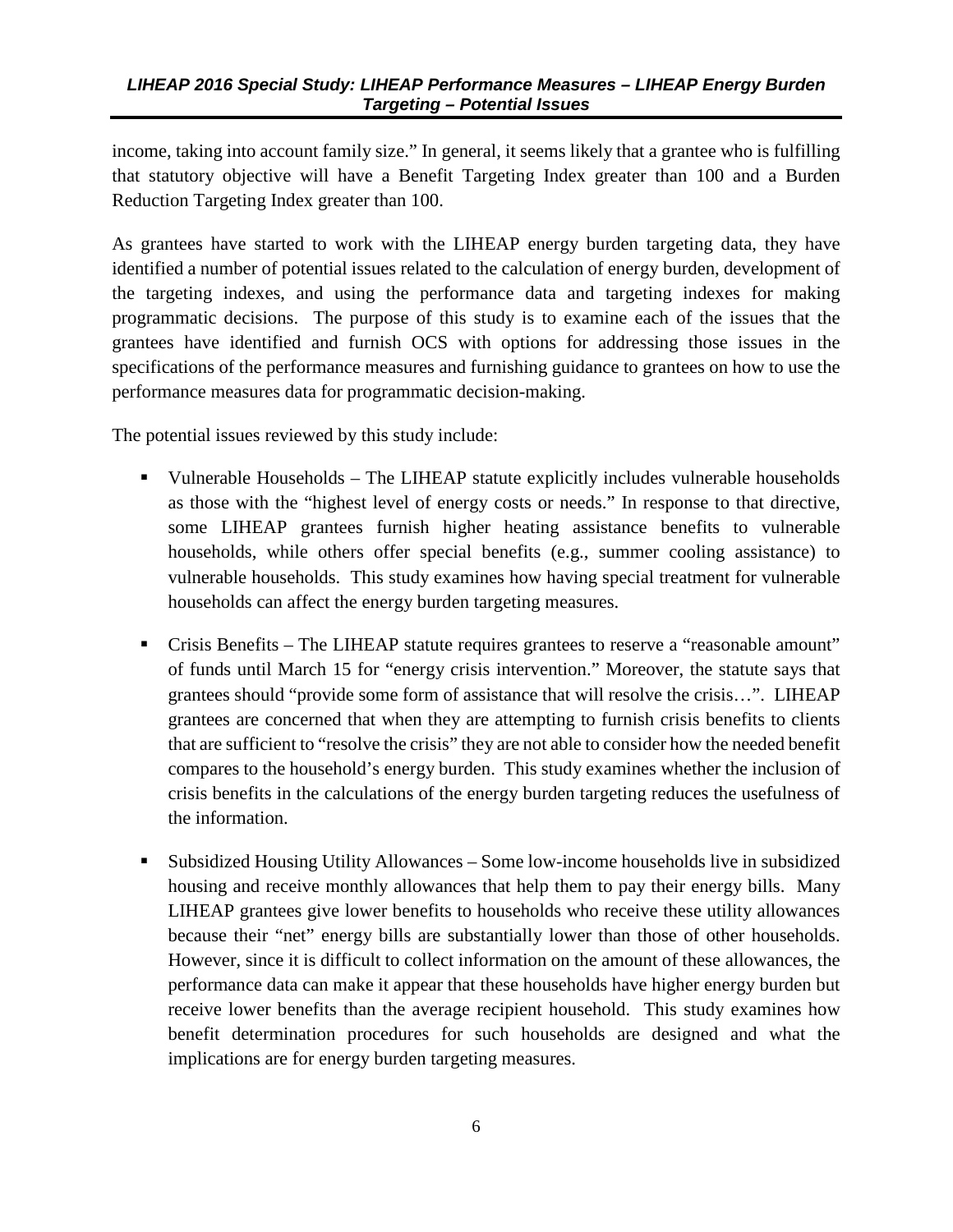<span id="page-15-1"></span> Ratepayer- and Publicly-Funded Energy Assistance – In the jurisdictions for some grantees, there are other energy assistance funding sources, including ratepayer funds for electric and gas energy assistance and taxpayer-funded assistance for all types of energy. For such grantees, it is difficult to interpret the LIHEAP energy burden targeting measures when the actual energy bill paid by a household is less than what the client was originally billed by the energy supplier. This study looks at the different types of non-LIHEAP energy assistance programs and identifies ways to account for those benefits as part of the analysis of energy burden targeting.

The study examines each of these issues, furnishes information on whether and how each issue affects the validity and usefulness of the energy burden targeting performance measures, and discusses what type of guidance should be furnished to grantees on how to use the performance data for programmatic decision-making in a way that accounts for these issues.

# <span id="page-15-0"></span>**A. Targeting Vulnerable Households**

The LIHEAP statute directs grantees to furnish the highest level of assistance to those households that have the lowest incomes and the highest level of energy costs *or needs* in relation to income. One of the groups identified as having the highest level of needs are vulnerable households. In response to that statutory directive, many grantees have developed special procedures that treat vulnerable households differently from other households.

One important question to be addressed by the study is:

*If a grantee is otherwise targeting their benefits to those households with the highest energy burden, how much does making special benefits available to vulnerable households affect the energy burden targeting measures?* 

A related question to be addressed by the study is:

*Is there a way to design supplemental benefits for vulnerable households that are most consistent with targeting the highest burden households?* 

As OCS works toward setting energy burden target performance goals, it will be important for them to account for these issues so that setting energy burden targeting goals does not detract from performance with respect to vulnerable household targeting goals.

#### 1. *Targeting Vulnerable Households*

There are a number of different ways that grantees can deliver the highest level of benefits to vulnerable households. These include: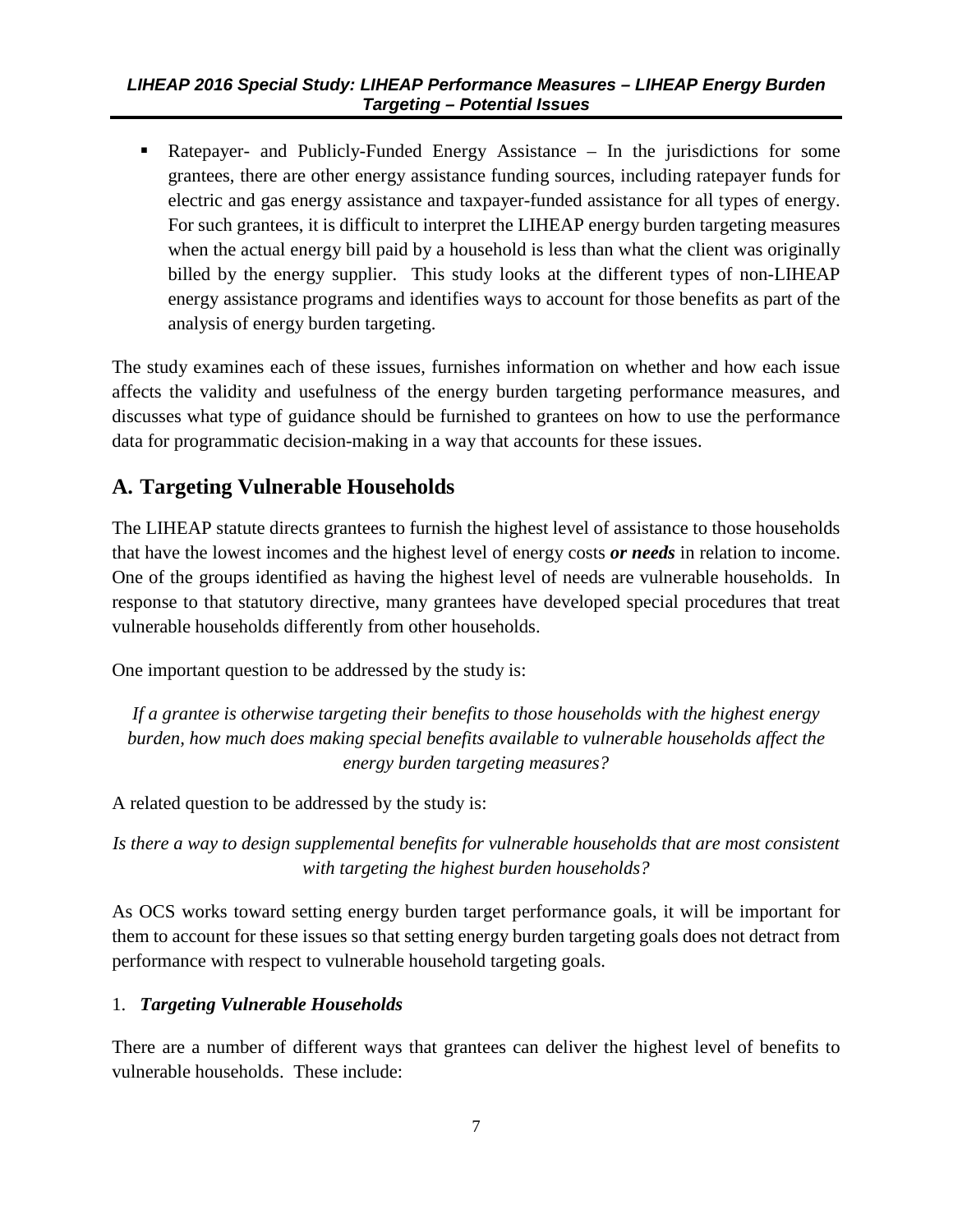- Application Procedures Grantees often give vulnerable households priority in applying for LIHEAP benefits or have other special procedures that make it easier for such households to apply for benefits.
	- o Early Application In FY 2017, 21 grantees allowed elderly households to apply for LIHEAP benefits before the program is opened to other types of households.
	- o Other Application Procedures In FY 2017, 49 grantees allowed households with a disabled individual to apply for the program without coming to the LIHEAP office.
- Special Programs A few grantees have benefit programs that are restricted to vulnerable individuals. In FY 2017, four states had cooling programs that were available only to vulnerable households. That would be expected to increase the average total benefits for vulnerable households compared to other types of households.
- Additional Benefits In FY 2017, about 20 grantees offered supplemental benefits to vulnerable households. A review of state plans and benefit matrixes found that the lowest supplemental benefit was 25 dollars and the highest supplemental benefit was 220 dollars.

Special application procedures can increase the number of vulnerable households in the population. However, that would affect the Vulnerable Household Targeting Index, but would not have any impact on the Benefit Targeting Index or the Burden Reduction Targeting Index. However, offering vulnerable households higher benefits or making vulnerable households eligible for special benefits (e.g., cooling benefits) might have an impact on benefit and energy burden reduction targeting.

#### 2. *Vulnerable Household Performance Statistics*

To get a better understanding of how vulnerable households compare to non-vulnerable households, we obtained and analyzed LIHEAP participant data from two states – Minnesota and Montana.

Table 1 furnishes information for Minnesota; it shows the energy burden performance data for all households, vulnerable households, and non-vulnerable households.

• One important finding from Table 1 is that a large share of the LIHEAP households in Minnesota are classified as vulnerable (i.e., have at least one vulnerable individual). About 75 percent of the households with energy burden data are vulnerable households.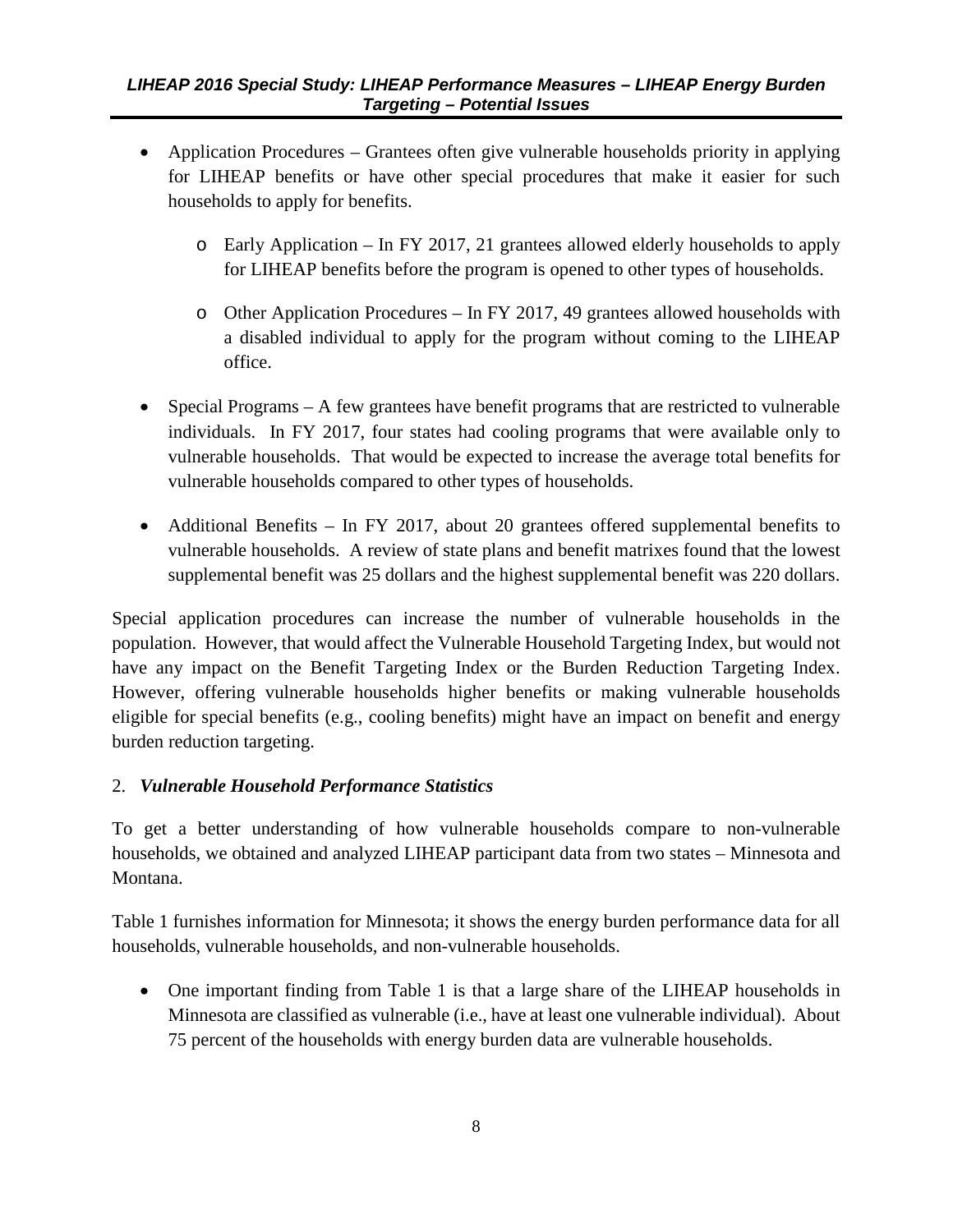<span id="page-17-1"></span>• The second finding is that vulnerable households and non-vulnerable households have very similar energy burden statistics. The average energy bills and average benefit for nonvulnerable households are about four percent higher than those for vulnerable households.

Minnesota does not offer supplemental benefits for vulnerable households. The post-LIHEAP energy burden for vulnerable and non-vulnerable households are almost exactly the same.

| <b>Statistic</b>          | <b>All Households</b> | <b>Vulnerable</b><br><b>Households</b> | Non-Vulnerable<br><b>Households</b> |
|---------------------------|-----------------------|----------------------------------------|-------------------------------------|
| Number of Households      | 86.052                | 64.651                                 | 21.401                              |
| Average Annual Income     | \$18,626              | \$18,409                               | \$19,278                            |
| Average Total Energy Bill | \$2.102               | \$2,081                                | \$2,163                             |
| Pre-LIHEAP Energy Burden  | 11.3%                 | 11.3%                                  | 11.2%                               |
| Average LIHEAP Benefit    | \$696                 | \$688                                  | \$718                               |
| Post-LIHEAP Energy Burden | 7.6%                  | 7.6%                                   | 7.5%                                |

<span id="page-17-0"></span>**Table 1. Statistics for All, Vulnerable, and Non-Vulnerable Households in Minnesota for FY 2016**

Source: Calculations from Minnesota LIHEAP Data Extract.

Table 2 furnishes information for Montana; it shows the energy burden performance data for all households, for vulnerable households, and for non-vulnerable households.

- One important finding from Table 2 is that a large share of the LIHEAP households in Montana are classified as vulnerable (i.e., have at least one vulnerable individual). About 77 percent of households with energy burden data are vulnerable households.
- The second finding is that vulnerable households and non-vulnerable households have comparable, but slightly different, energy burden statistics. The average energy bills for non-vulnerable households are about nine percent higher than those for vulnerable households and the average benefit is about 14 percent higher.

Montana does not offer supplemental benefits for vulnerable households. The post-LIHEAP energy burden for vulnerable and non-vulnerable households are similar; the non-vulnerable households have a slightly higher post-LIHEAP burden than do the vulnerable households.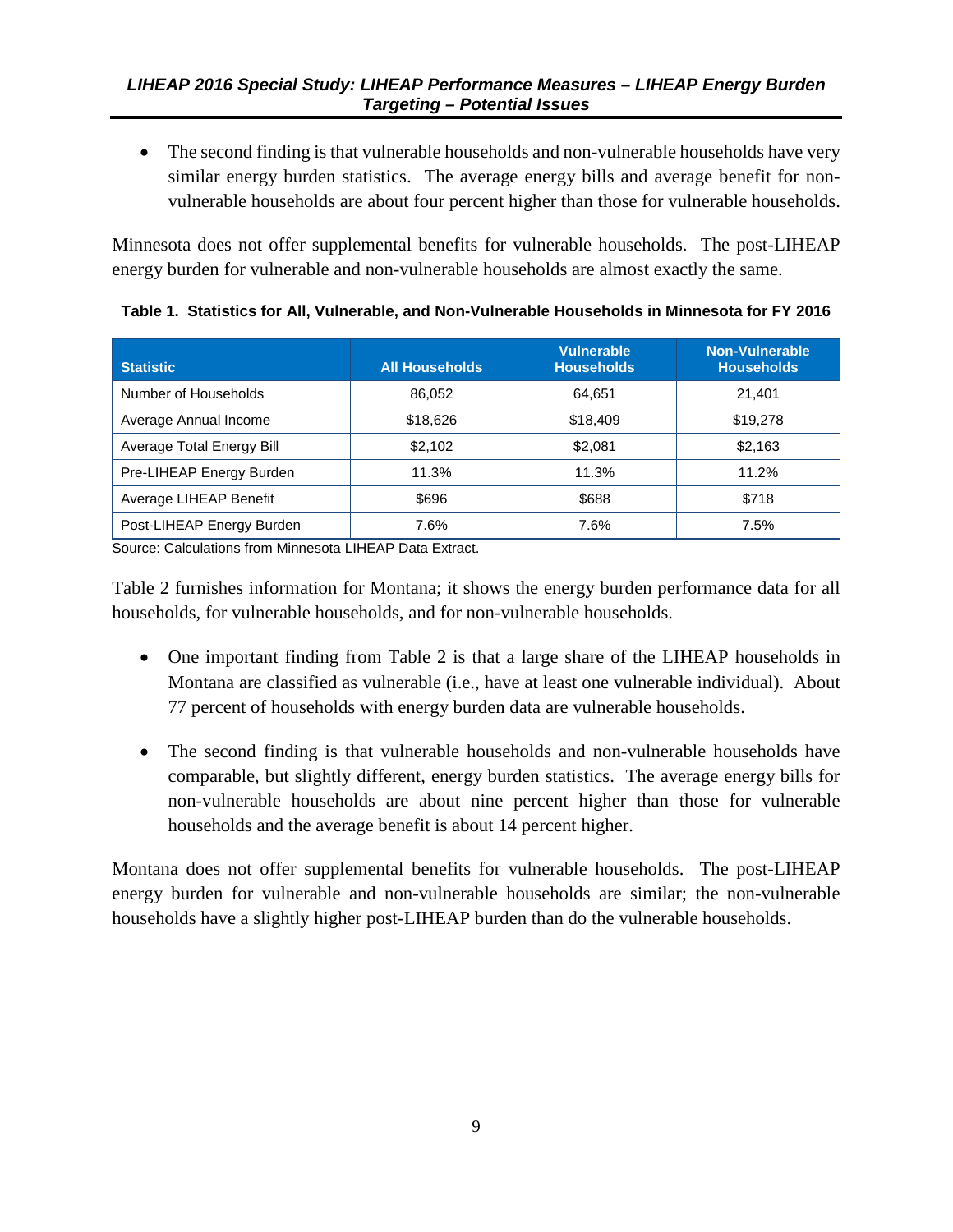| <b>Statistic</b>          | <b>All Households</b> | <b>Vulnerable</b><br><b>Households</b> | Non-Vulnerable<br><b>Households</b> |
|---------------------------|-----------------------|----------------------------------------|-------------------------------------|
| Number of Households      | 9.526                 | 7,399                                  | 2,197                               |
| Average Annual Income     | \$13,799              | \$14,017                               | \$13,066                            |
| Average Total Energy Bill | \$1,068               | \$1,047                                | \$1,137                             |
| Pre-LIHEAP Energy Burden  | 7.7%                  | 7.5%                                   | 8.7%                                |
| Average LIHEAP Benefit    | \$616                 | \$596                                  | \$683                               |
| Post-LIHEAP Energy Burden | 3.3%                  | 3.2%                                   | 3.5%                                |

#### <span id="page-18-1"></span><span id="page-18-0"></span>**Table 2. Statistics for All, Vulnerable, and Non-Vulnerable Households in Montana for FY 2016**

Source: Calculations from Montana LIHEAP Data Extract.

#### 3. *Analysis of Energy Burden Targeting Impacts of Supplemental Benefits*

Since neither Minnesota nor Montana offer supplemental benefits to vulnerable households, we were not able to assess the "actual" impact of those supplemental benefits on the LHEAP energy burden targeting measures. However, since we obtained data on the client characteristics, we were able to use those data to examine the impact of assigning supplemental benefits to vulnerable households. We examined four scenarios:

- 1. Baseline We looked at the FY 2016 benefit targeting index and the burden reduction targeting index for each state.
- 2. \$50 Supplemental Benefit We measured the change in those indexes if we added a \$50 supplemental benefit to the account of each vulnerable household.
- 3. \$200 Supplemental Benefit We measured the change in those indexes if we added a \$200 supplemental benefit to the account of each vulnerable household.
- 4. Percentage Supplement We measured the change in those indexes if we gave each vulnerable household a supplemental benefit that was 10% of their original benefit.

Table 3 shows the values of the Benefit Targeting Index and the Burden Reduction Targeting Index under each of those scenarios. The general finding from this simulation is that offering a fixedvalue supplement to vulnerable households reduces the targeting indexes but offering a percentage supplement both delivers higher benefits to vulnerable households and maintains the performance of the program with respect to the targeting indexes.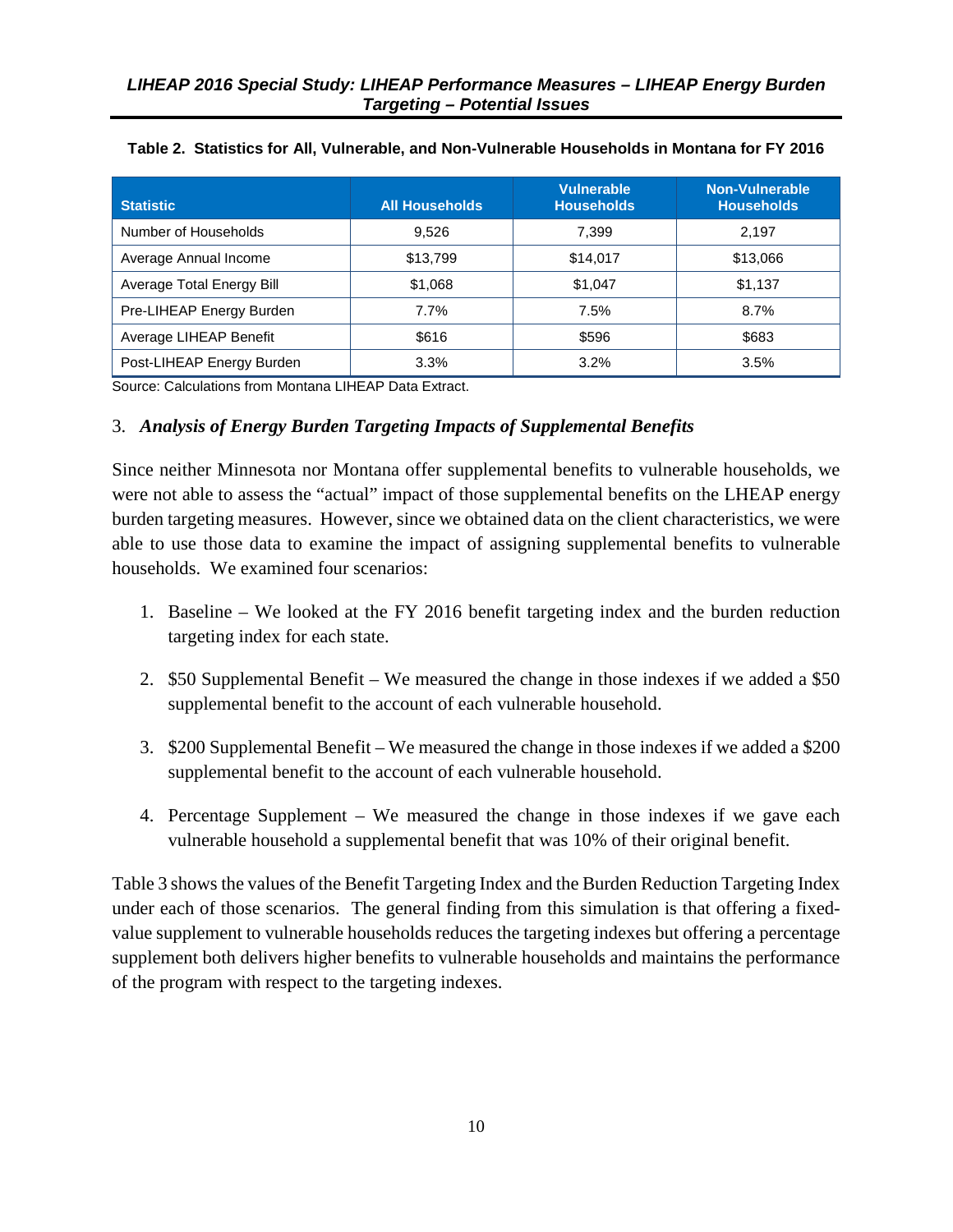<span id="page-19-1"></span><span id="page-19-0"></span>

| <b>Scenario</b>            | <b>Minnesota</b><br><b>Benefit</b><br><b>Targeting Index</b> | <b>Minnesota</b><br><b>Burden</b><br><b>Reduction</b><br><b>Targeting Index</b> | <b>Montana Benefit</b><br><b>Targeting Index</b> | <b>Montana Burden</b><br><b>Reduction</b><br><b>Targeting Index</b> |
|----------------------------|--------------------------------------------------------------|---------------------------------------------------------------------------------|--------------------------------------------------|---------------------------------------------------------------------|
| <b>Baseline</b>            | 143                                                          | 115                                                                             | 131                                              | 101                                                                 |
| \$50 Supplemental Benefit  | 140                                                          | 113                                                                             | 128                                              | 98                                                                  |
| \$200 Supplemental Benefit | 134                                                          | 108                                                                             | 121                                              | 93                                                                  |
| 10% Supplemental Benefit   | 142                                                          | 115                                                                             | 129                                              | 99                                                                  |

| Table 3. Index Values for Minnesota and Montana Programs by Scenario for FY 2016 |  |
|----------------------------------------------------------------------------------|--|
|----------------------------------------------------------------------------------|--|

Source: Calculations from Minnesota and Montana LIHEAP Data Extracts.

#### 4. *Findings and Recommendations*

In this study, we learned the following about vulnerable and non-vulnerable households.

- Supplemental Benefits Our research found that 24 states offer supplemental benefits to vulnerable households; 20 states give vulnerable households heating assistance supplemental benefits of between \$25 and \$250; and four states offer cooling assistance to vulnerable households but not to non-vulnerable households.
- Percent of Households Served by LIHEAP For the two states we examined, more than three-fourths of the households served are vulnerable. We reviewed the information for a number of other states and found that the share of LIHEAP households who are vulnerable varied from a low of about 65 percent of households to a high of over 90 percent of households.
- Household Characteristics Using the data from Minnesota and Montana, we compared the energy burden characteristics for vulnerable and on-vulnerable households. In general, we found that vulnerable and non-vulnerable households were similar with respect to energy burden.

Using the data from Minnesota and Montana, we conducted a simulation to assess how offering vulnerable households supplemental benefits would affect the energy burden targeting indexes.

- Fixed Supplement When we added a fixed supplement to the benefit for vulnerable households, it reduced both the benefit targeting index and the burden reduction targeting index. The higher the value of the fixed supplement, the greater the reduction in the targeting index value.
- Percentage Supplement When we added a 10% supplement to the benefit for vulnerable households, however, there was only a very small impact on the targeting indexes.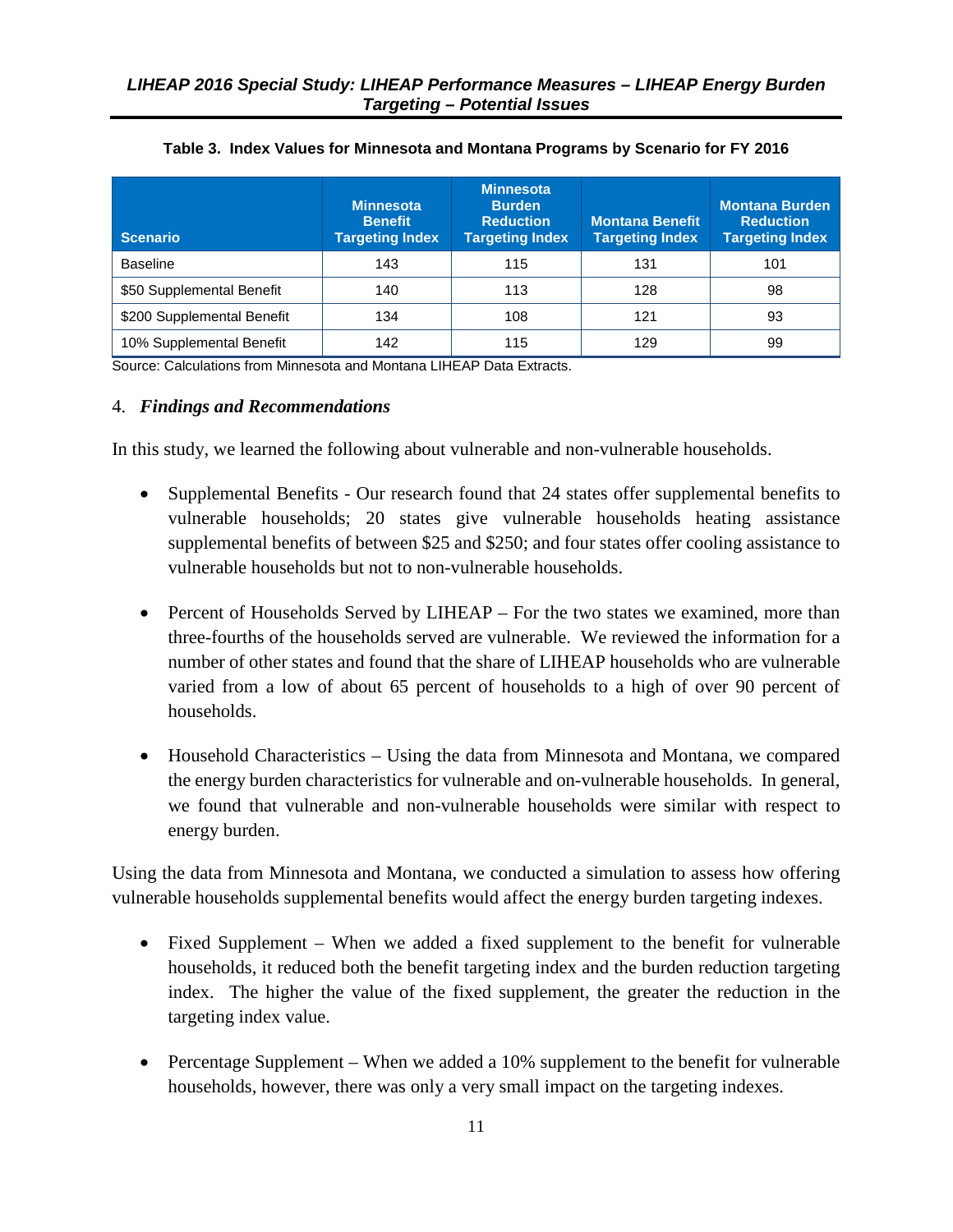<span id="page-20-1"></span>Based on these findings, we can make the following recommendations with respect to the objectives of targeting vulnerable households and targeting high-burden households.

- Vulnerable Households In most states, at least two-thirds of the LIHEAP recipients are vulnerable households. As such, giving supplemental benefits to vulnerable households has, at most, only a modest impact on energy burden targeting.
- Type of Supplement OCS should alert grantees that, if they are going to furnish supplemental benefits to vulnerable households, they can maximize their energy burden targeting indexes by furnishing a supplement that varies by income level.

Overall, the study finds that, while targeting vulnerable households and targeting high-burden households can represent competing interests, there are effective ways for serving both objectives.

# <span id="page-20-0"></span>**B. Furnishing Crisis Benefits to Households**

The LIHEAP statute requires grantees to reserve a "reasonable amount" of funds until March 15 for "energy crisis intervention." Moreover, the statute says that grantees should "provide some form of assistance that will resolve the crisis..." LIHEAP grantees are concerned that when they are attempting to furnish crisis benefits to clients that are sufficient to "resolve the crisis" they are not able to consider how the needed benefit compares to the household's energy burden. This study examines whether the inclusion of crisis benefits in the calculations of the energy burden targeting reduces the usefulness of the information.

The key question with respect to crisis benefits to be addressed by the study is:

*If a grantee is otherwise targeting their benefits to those households with the highest energy burden, how much does making crisis benefits sufficient to "resolve the crisis" affect the energy burden targeting measures?* 

A related question to be addressed by the study is:

*Are there ways to design crisis benefit programs that are most consistent with targeting the highest burden households?* 

The statute requires grantees to furnish the highest level of assistance to those households that have the lowest incomes and the highest energy costs or needs in relation to income taking into account family size. However, that does not necessarily mean that households who have the same energy burden should receive the same benefit. For example, if two households have the same energy burden but one has very high medical expenses, that household might need a higher LIHEAP benefit to help them maintain their energy service.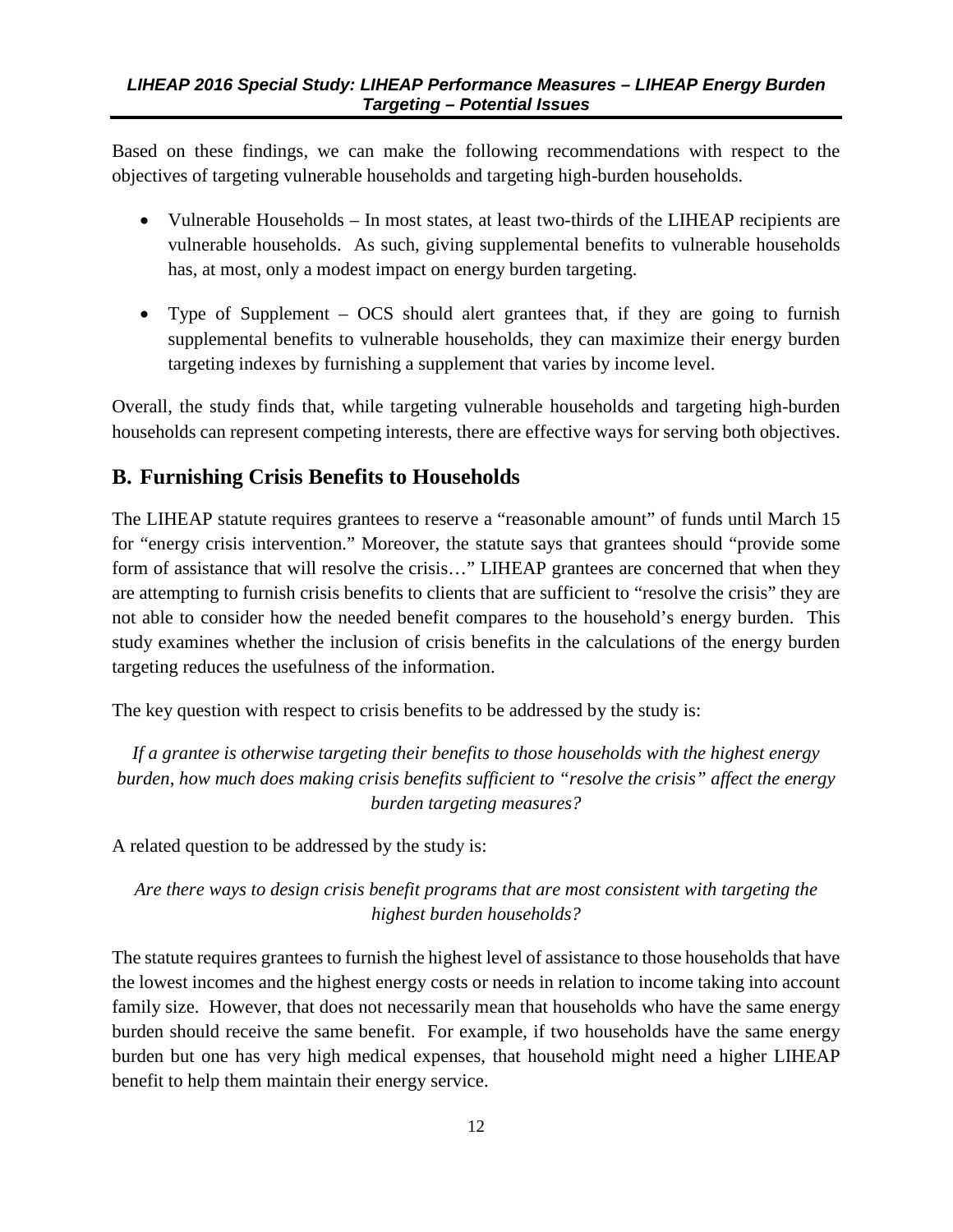#### <span id="page-21-1"></span>1. *Crisis Program Recipient Performance Statistics*

To get a better understanding of how households who receive crisis assistance compare to those who do not, we looked at the recipient data that we received from the Minnesota LIHEAP program.

Table 4 furnishes information for Minnesota. It shows the energy burden performance data for all households, for households that received heating assistance benefits and crisis assistance benefits, and for households that received only heating assistance benefits.

- Number of Crisis Households Among the 86,052 households for which we had data, about 30 percent received Crisis Benefits while 70 percent did not receive those benefits.
- Energy Burden The pre-LIHEAP energy burden is a little higher for the Crisis Households than for the Non-Crisis Households. They have an average energy burden of 12.0 percent compared to an energy burden of 11.1 percent for the Non-Crisis Households. The energy bills for the Crisis Households are about 13 percent higher than those for the Non-Crisis Households, but their income is only 3 percent higher.
- Benefits The Crisis Households received an average benefit that was more than twice the amount of the average benefit received by the Non-Crisis Households.
- Post-LIHEAP Energy Burden The average energy burden for Crisis Households after receiving LIHEAP was 6.3 percent. That was lower than the average energy burden for Non-Crisis Households of 8.1 percent.

It seems clear that Crisis Households are different from Non-Crisis Households. While the average energy burden before receiving LIHEAP for Crisis Households is only a little higher than that for Non-Crisis Households, they received a much higher LIHEAP benefit and had a lower energy burden after LIHEAP than do Non-Crisis households.

#### <span id="page-21-0"></span>**Table 4. Total Assistance Benefit Statistics for All, Crisis, and Non-Crisis Households in Minnesota for FY 2016**

| <b>Statistic</b>          | <b>All Households</b> | <b>Crisis Households</b> | <b>Non-Crisis</b><br><b>Households</b> |
|---------------------------|-----------------------|--------------------------|----------------------------------------|
| Number of Households      | 86.052                | 25,652                   | 60.400                                 |
| Average Annual Income     | \$18,626              | \$18,952                 | \$18,487                               |
| Average Total Energy Bill | \$2.102               | \$2.285                  | \$2,024                                |
| Pre-LIHEAP Energy Burden  | 11.3%                 | 12.1%                    | 11.0%                                  |
| Average LIHEAP Benefit    | \$696                 | \$1,098                  | \$525                                  |
| Post-LIHEAP Energy Burden | 7.6%                  | 6.3%                     | 8.1%                                   |

Source: Calculations from Minnesota LIHEAP Data Extract.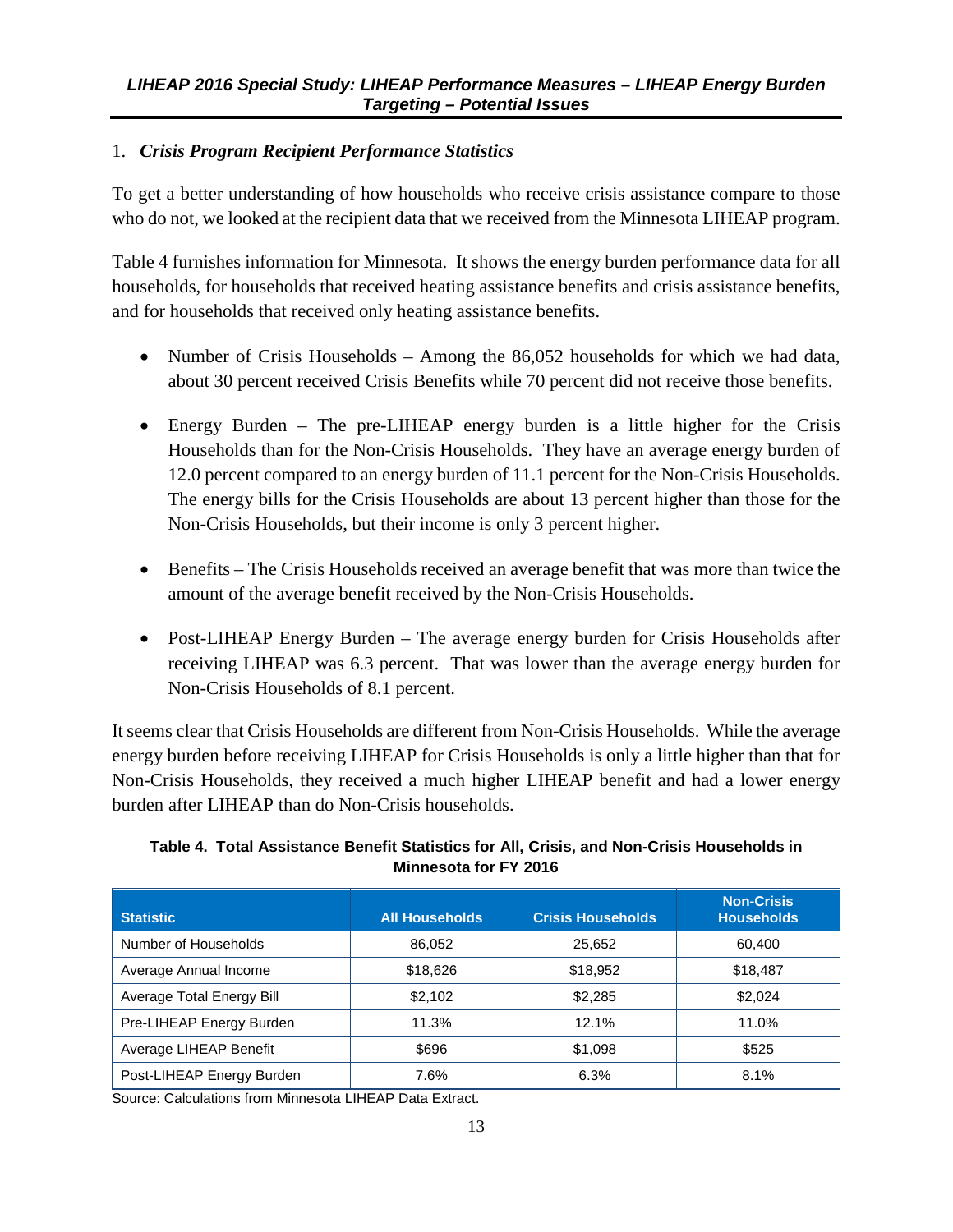<span id="page-22-1"></span>One possible explanation for why a household would need to apply for Crisis Benefits is that their Heating Assistance Benefit is not sufficient to make their energy bills affordable. To examine this question in more detail, we compared the performance statistics for the Crisis Households and Non-Crisis Households when only the Heating Assistance Benefits were counted. Table 5 furnishes information on the Heating Assistance part of the LIHEAP benefit.

- Benefits The Crisis Households received a Heating Assistance benefit that was about 7 percent higher than the benefit received by the Non-Crisis Households. That would be expected since the Crisis Households had higher energy bills than did the Non-Crisis Households, and the Minnesota benefit determination procedure is designed to pay higher benefits to households with higher energy bills.
- Post-LIHEAP Energy Burden The average energy burden for Crisis Households after receiving the Heating Assistance benefit was 9.1 percent compared to an average energy burden for Non-Crisis Households of 8.1 percent.

The Heating Assistance benefit does not reduce the energy burden for Crisis Households to the same level as that for Non-Crisis Households. But, even though there is a difference in post-LIHEAP energy burden, it does not seem that the modest difference would be the explanation for why those households need Crisis Assistance.

#### <span id="page-22-0"></span>**Table 5. Heating Assistance Benefit Statistics for Crisis and Non-Crisis Households in Minnesota for FY 2016**

| <b>Statistic</b>               | <b>All Households</b> | <b>Crisis Households</b> | <b>Non-Crisis</b><br><b>Households</b> |
|--------------------------------|-----------------------|--------------------------|----------------------------------------|
| Number of Households           | 86,052                | 25,652                   | 60.400                                 |
| Average Annual Income          | \$18,626              | \$18,952                 | \$18,487                               |
| Average Total Energy Bill      | \$2.102               | \$2.285                  | \$2.024                                |
| Pre-LIHEAP Energy Burden       | 11.3%                 | 12.1%                    | 11.0%                                  |
| Average LIHEAP Heating Benefit | \$535                 | \$560                    | \$525                                  |
| Post-LIHEAP Energy Burden      | 8.4%                  | 9.1%                     | 8.1%                                   |

Source: Calculations from Minnesota LIHEAP Data Extract.

These data are useful to the Minnesota LIHEAP program in that they show that the need for Crisis Benefits is not likely to be caused by a problem with the way that they assigned Heating Assistance benefits. Rather, it is likely that there are some other factors that determine whether a household applies for a Crisis Benefit.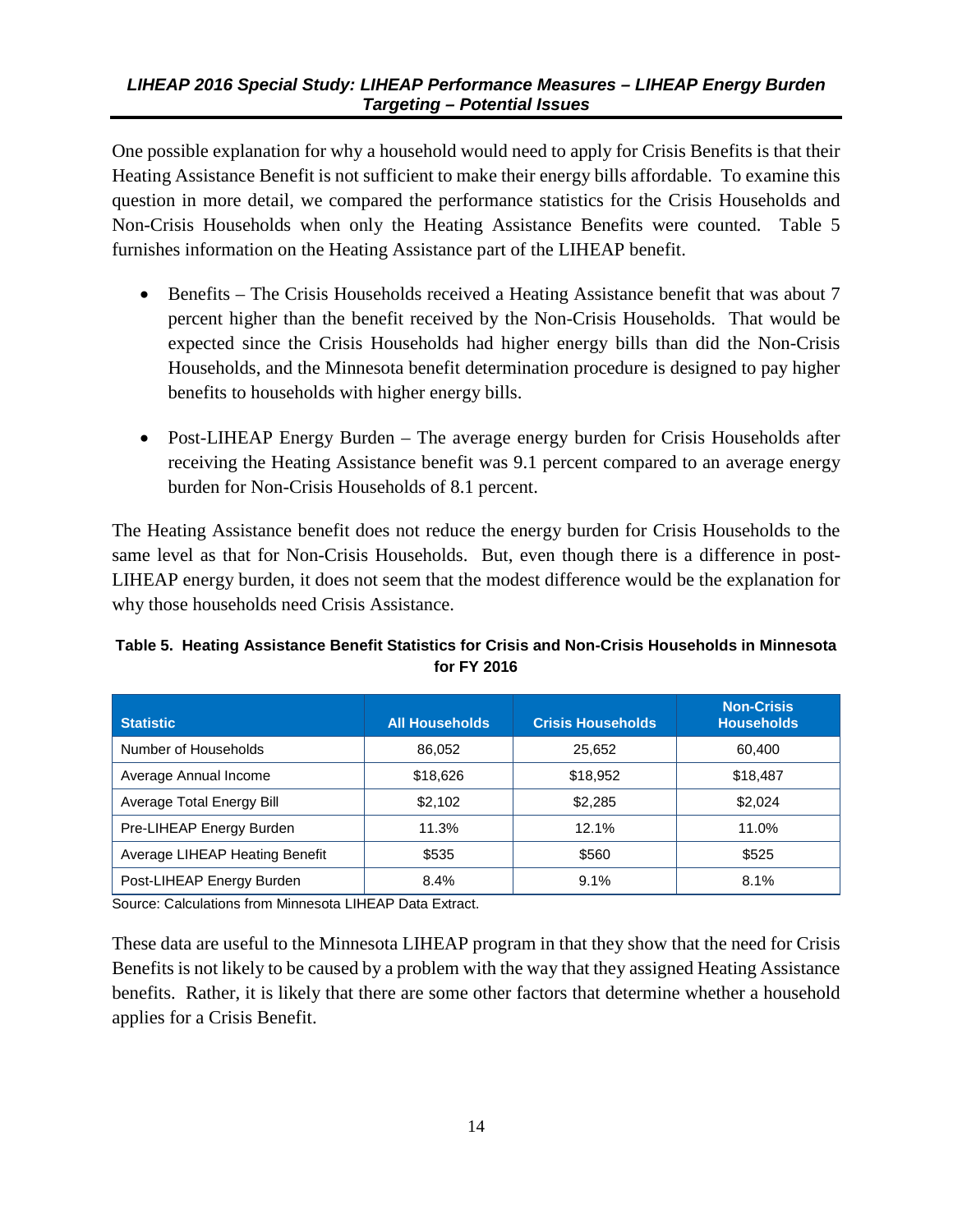#### <span id="page-23-1"></span>2. *Impact of Crisis Program Benefits on Energy Burden Targeting Indexes*

The analysis above found that, for Minnesota, there are only modest differences in the income, energy expenditures, and heating assistance benefits for Crisis Households and Non-Crisis Households. However, Crisis Households receive average total benefits that are more than twice the average total benefits for Non-Crisis Households. It seems likely that this could have an impact on the LIHEAP Energy Burden Performance Measures.

This study used the data from Minnesota to examine whether and how much the Crisis Benefits changed the Energy Burden Targeting Indexes. In Table 6, the first column shows the Targeting Index values that Minnesota reported on the FY 2016 Performance Data Form. Their Benefit Targeting Index was 143 and their Burden Reduction Targeting Index was 115. The second column of the table shows what the targeting indexes *would have been* if they were computed looking just at the Heating Assistance Benefits. The table shows that the Benefit Targeting Index for Heating Assistance would have been 146 instead of 143 and that the Burden Reduction Targeting Index would have been 118 instead of 115. It is clear that including Crisis Benefits in the Targeting Index calculations does have some impact on the value. However, that impact is modest.

<span id="page-23-0"></span>**Table 6. Energy Burden Targeting Indexes for All Benefits, for Total Assistance Benefit Statistics for Crisis and Non-Crisis Households in Minnesota for FY 2016**

| <b>Targeting Index</b>                  | <b>Reported Targeting Indexes</b><br><b>(Heating Assistance and Crisis</b><br><b>Assistance)</b> | <b>Modified Targeting Indexes</b><br><b>(Heating Assistance Benefits</b><br>Only) |  |
|-----------------------------------------|--------------------------------------------------------------------------------------------------|-----------------------------------------------------------------------------------|--|
| <b>Benefit Targeting Index</b>          | 143                                                                                              | 146                                                                               |  |
| <b>Burden Reduction Targeting Index</b> | 115                                                                                              | 118                                                                               |  |

Source: Calculations from Minnesota LIHEAP Data Extract.

The analysis found that one factor that mitigates the impact of including Crisis Benefits in the targeting calculations is that Crisis Households are in lower poverty groups than are Non-Crisis Households. Table 5.4 shows the distribution of poverty level for All Households and Crisis Households. While 52 percent of Minnesota's LIHEAP clients have incomes at or below the Poverty Income Guidelines, 57 percent of the Crisis Households are in that category.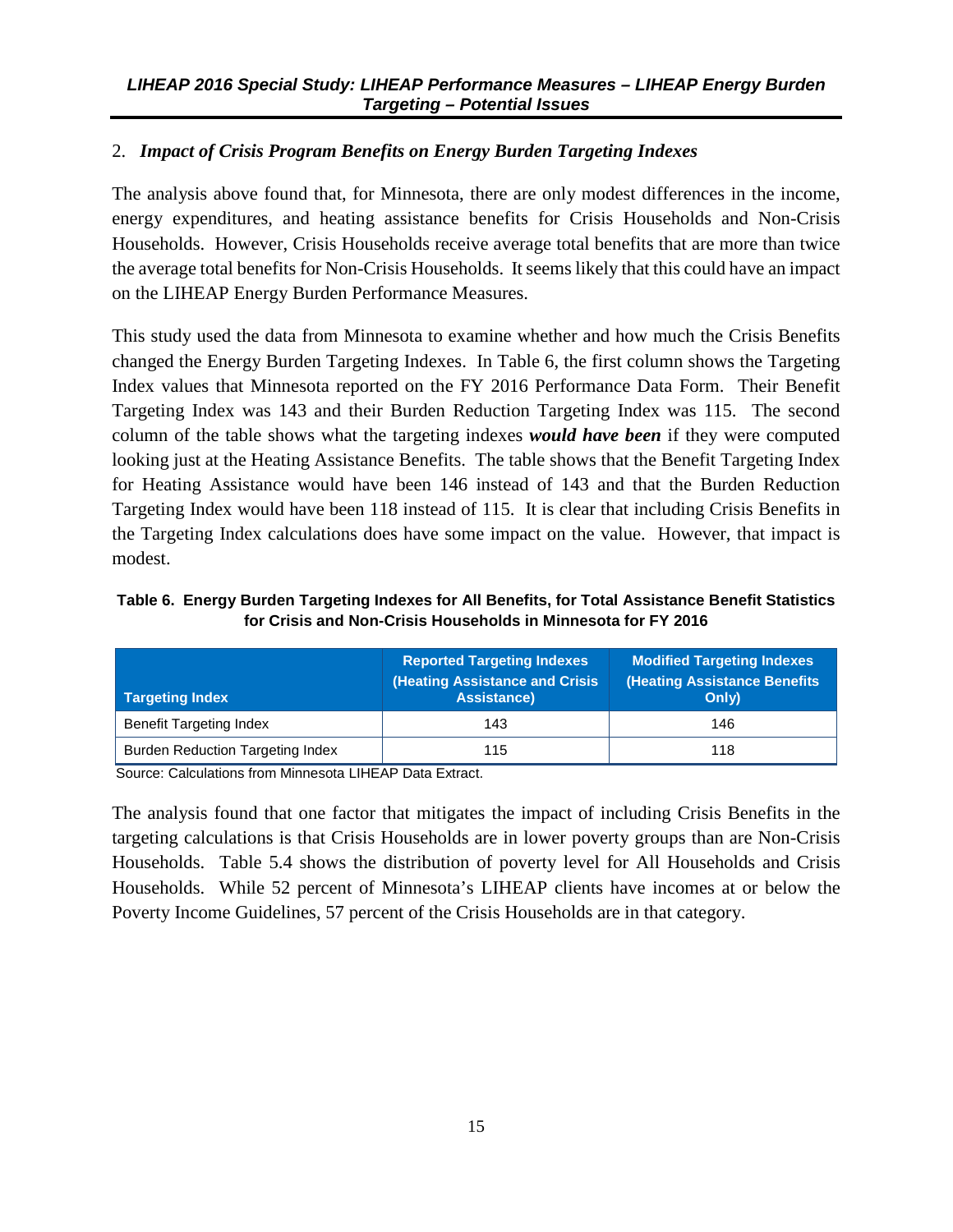#### <span id="page-24-2"></span><span id="page-24-0"></span>**Table 7. Distribution of Poverty Group for All Households and Crisis Households for Minnesota for FY 2016**

| <b>Poverty Group</b>       | <b>All Households</b> | <b>Crisis Assistance Households</b> |
|----------------------------|-----------------------|-------------------------------------|
| Less than 100% of Poverty  | 52%                   | 57%                                 |
| 100% to LT 150% of Poverty | 32%                   | 27%                                 |
| 150% of Poverty or More    | 16%                   | 16%                                 |

Source: Calculations from Minnesota LIHEAP Data Extract.

Since the analysis only examined the data for one state, it was important to consider whether other states would have different circumstances. Overall, are Crisis Households more likely to be lower income or higher income than Heating Assistance Households? The study used data from the Data Warehouse of the LIHEAP Performance Management Website that is based on state grantee Household Reports to examine that question. Table 8 shows that—nationally—while 65 percent of LIHEAP Heating Assistance clients have incomes at or below the Poverty Income Guidelines, about 72 percent of the Crisis Assistance clients are in that category. As such, it is likely that including Crisis Benefits in the targeting index calculations will not have a major impact on the usefulness of those statistics to understand program benefit targeting.

#### <span id="page-24-1"></span>**Table 8. Distribution of Poverty Group for All Households and Crisis Households for the LIHEAP Program for FY 2016**

| <b>Poverty Group</b>       | <b>All Households</b> | <b>Crisis Assistance Households</b> |
|----------------------------|-----------------------|-------------------------------------|
| Less than 100% of Poverty  | 65%                   | 72%                                 |
| 100% to LT 150% of Poverty | 37%                   | 22%                                 |
| 150% of Poverty or More    | 8%                    | 6%                                  |

Source: Calculations from the Data Warehouse of the LIHEAP Performance Management Website.

#### 3. *Findings and Recommendations*

In this study, we learned the following about Crisis and Non-Crisis Households.

- Energy Burden Our research found that, in Minnesota, Crisis Households have energy burden that is a little higher than the Non-Crisis Households. That is caused mainly by the fact that those households have energy expenditures that are, on average, about 13 percent higher than those for the Non-Crisis Households.
- Benefits In Minnesota, the Crisis Households received average total LIHEAP benefits that were more than twice the amount of the average total LIHEAP benefits received by Non-Crisis Households.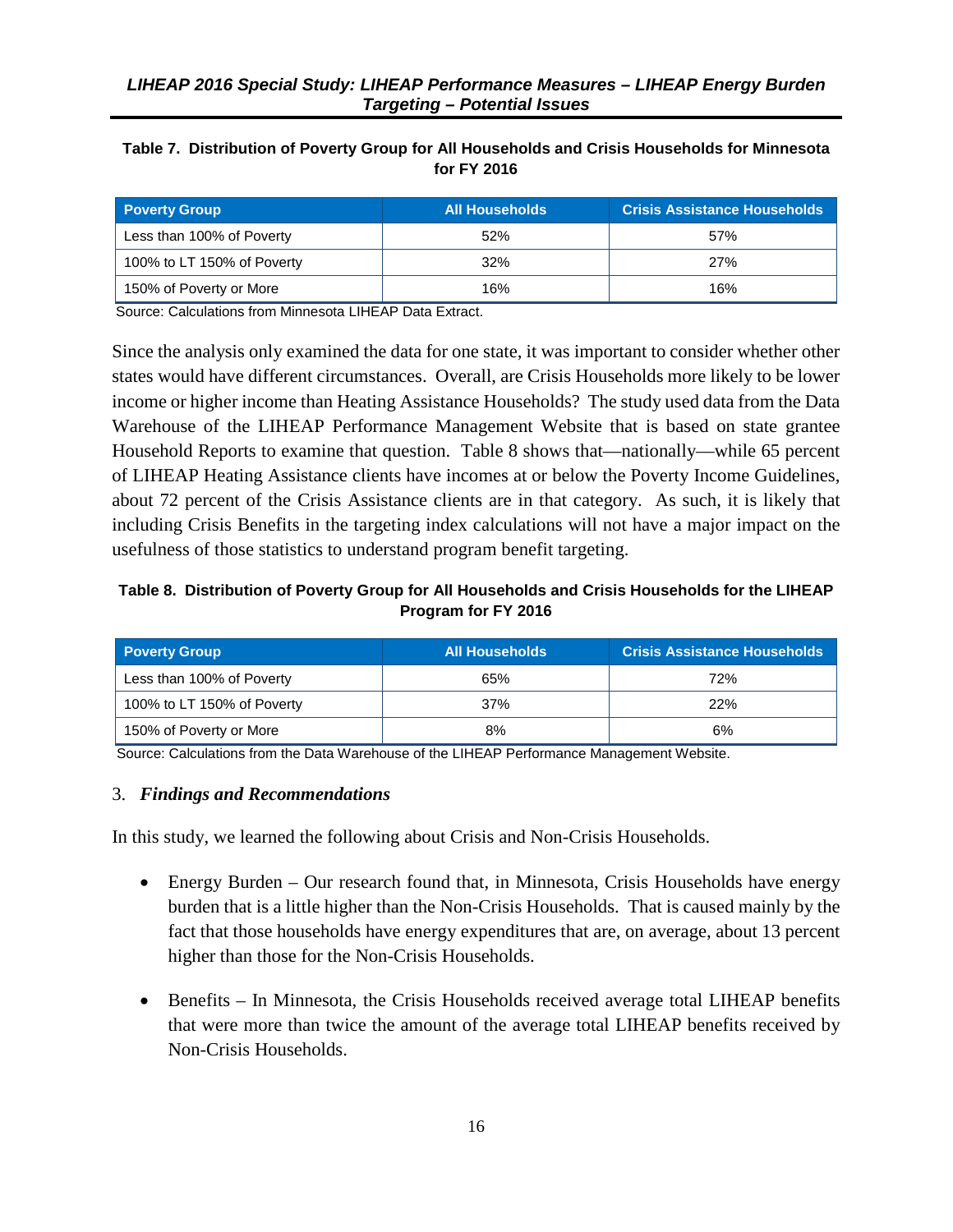- <span id="page-25-1"></span>• Energy Burden Targeting Indexes – The analysis demonstrated that Targeting Indexes computed using Heating Assistance benefits only showed a higher level of targeting than those indexes did when Crisis Assistance benefits were included. However, the change in the value of the targeting indexes was modest and still showed that Minnesota was targeting higher benefits to higher burden households.
- Poverty Level of Crisis Households Supplemental analysis of the FY 2016 LIHEAP Household Report data showed that both Minnesota statistics and National statistics demonstrate that Crisis Households are more likely to have income at or below the Poverty Income Guideline than are Heating Assistance recipients. That shows that Crisis Assistance benefits are, in general, targeted to lower income and higher burden households.

Based on these findings, we can make the following recommendations with respect to the calculation of energy burden targeting indexes.

- Calculation Procedures This analysis finds that including Crisis Benefits in the energy burden calculation procedures is appropriate. Doing so may reduce the energy burden targeting indexes by a modest amount. However, it also is consistent with the objective of measuring how LIHEAP benefits are distributed.
- State-by-State Analysis It is appropriate for state grantees to use their LIHEAP Household Data reports to examine whether their Crisis Assistance recipients have lower incomes or higher incomes than their Heating Assistance recipients. Those who find that their Crisis Assistance recipients have higher incomes are likely to find that including Crisis Assistance benefits in their energy burden targeting indexes will have an impact on the value of those statistics.

Overall, the study finds that the current procedures for calculating the energy burden targeting indexes furnish the best overall estimate of energy burden targeting for use by policymakers.

# <span id="page-25-0"></span>**C. Subsidized Housing Utility Allowances**

Some low-income households live in subsidized housing and receive monthly allowances that help them to pay their energy bills. Some LIHEAP grantees give lower benefits to households who receive these utility allowances because their "net" energy bills are substantially lower than those of other households. However, since it is difficult to collect information on the amount of these allowances, the performance data can make it appear that these households have higher burden but receive lower benefits than the average recipient household. This study examines how benefit determination procedures for such households are designed and what the implications are for energy burden targeting measures.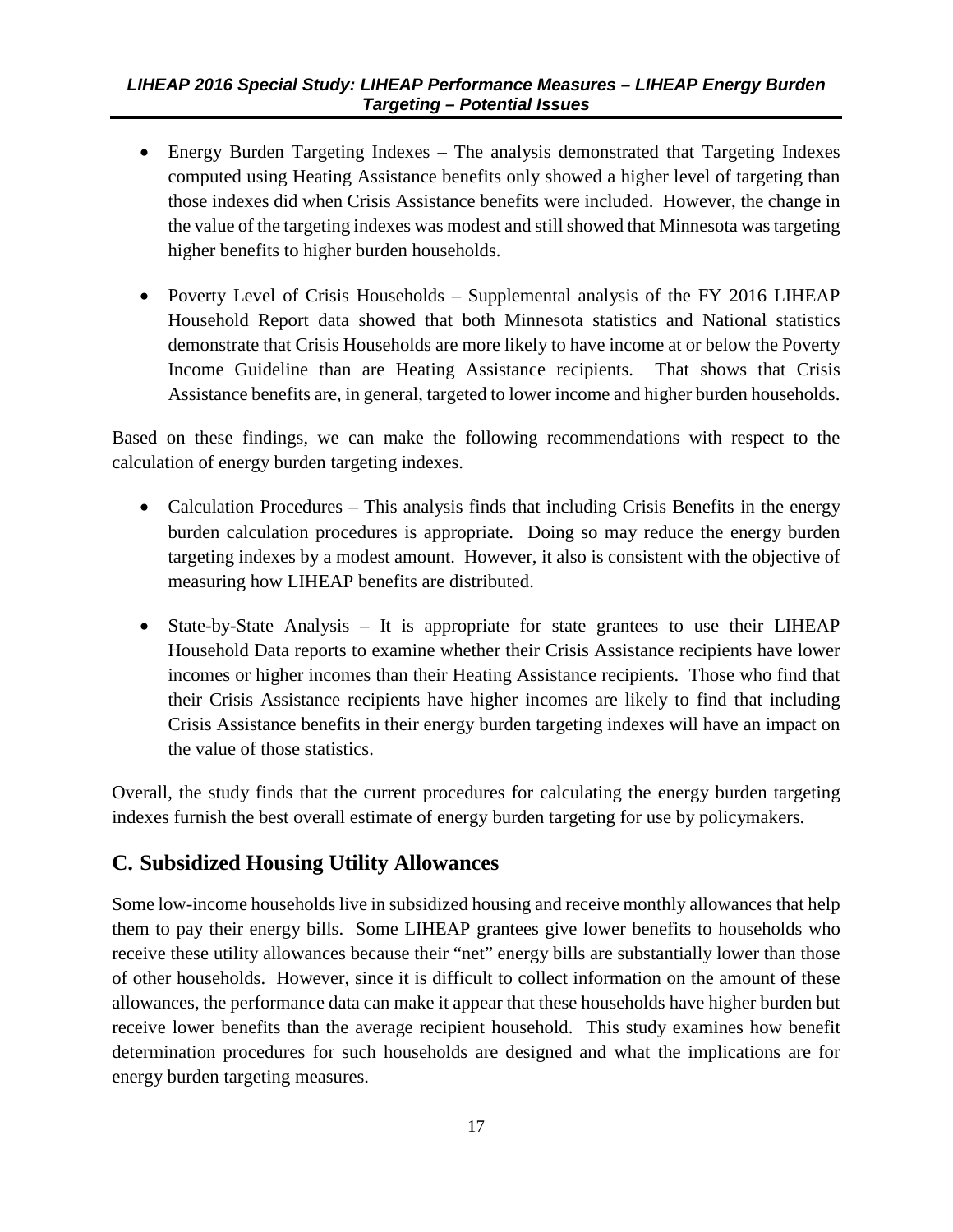The key question with respect to households who receive subsidized housing utility allowances to be addressed by the study is:

*What are the best ways for grantees to collect and report information for households who live in subsidized housing and have their LIHEAP benefits adjusted to account for that assistance?* 

This study does not furnish information on or make policy recommendations with respect to the design and implementation of any such adjustments.

#### 1. *Subsidized Housing and LIHEAP Benefits*

According to information published by the LIHEAP Clearinghouse in November 2013 and updated in 2016, "the Department of Housing and Urban Development (HUD) provides housing assistance to more than 3 million American families, including 1.3 million living in housing directly owned by public housing authorities (PHAs) and 2 million living in privately owned housing where the owner or tenant receives rental assistance from HUD usually under Section 8 vouchers or certificates."<sup>[2](#page-26-0)</sup> The Clearinghouse publication further reports that some LIHEAP grantees deny benefits to households who receive HUD housing subsidies and that other grantees reduce the LIHEAP benefits for such households in some way.

Some examples of ways that grantees reduce benefits for households the receive HUD subsidies include the following.

- Massachusetts The Massachusetts LIHEAP program gives households who live in subsidized housing or in a Low-Income Tax Credit building a "partial LIHEAP benefit."
- Indiana The Indiana LIHEAP program uses a point-based system. Households that live in housing that *does not* receive a subsidy get one additional point. In a recent year, households received about \$25 for each point.
- Colorado The Colorado LIHEAP program deducts \$180 from the EHHC (estimated home heating costs) that is used as part of the LIHEAP benefit calculation procedure.
- Maryland The Maryland LIHEAP program reduces the percentage of the energy bill paid when a household receives a HUD subsidy. For example, for a household with income at or below 75 percent of the Poverty Income Guideline, the Maryland LIHEAP program pays 95 percent of the natural gas bill. However, it the same household received a HUD subsidy, the LIHEAP program pays only 50 percent of the natural gas bill.

<span id="page-26-0"></span><sup>&</sup>lt;sup>2</sup> See the publication at the following location [– https://liheapch.acf.hhs.gov/pubs/440.htm –](https://liheapch.acf.hhs.gov/pubs/440.htm) on the Clearinghouse website.  $\overline{\phantom{a}}$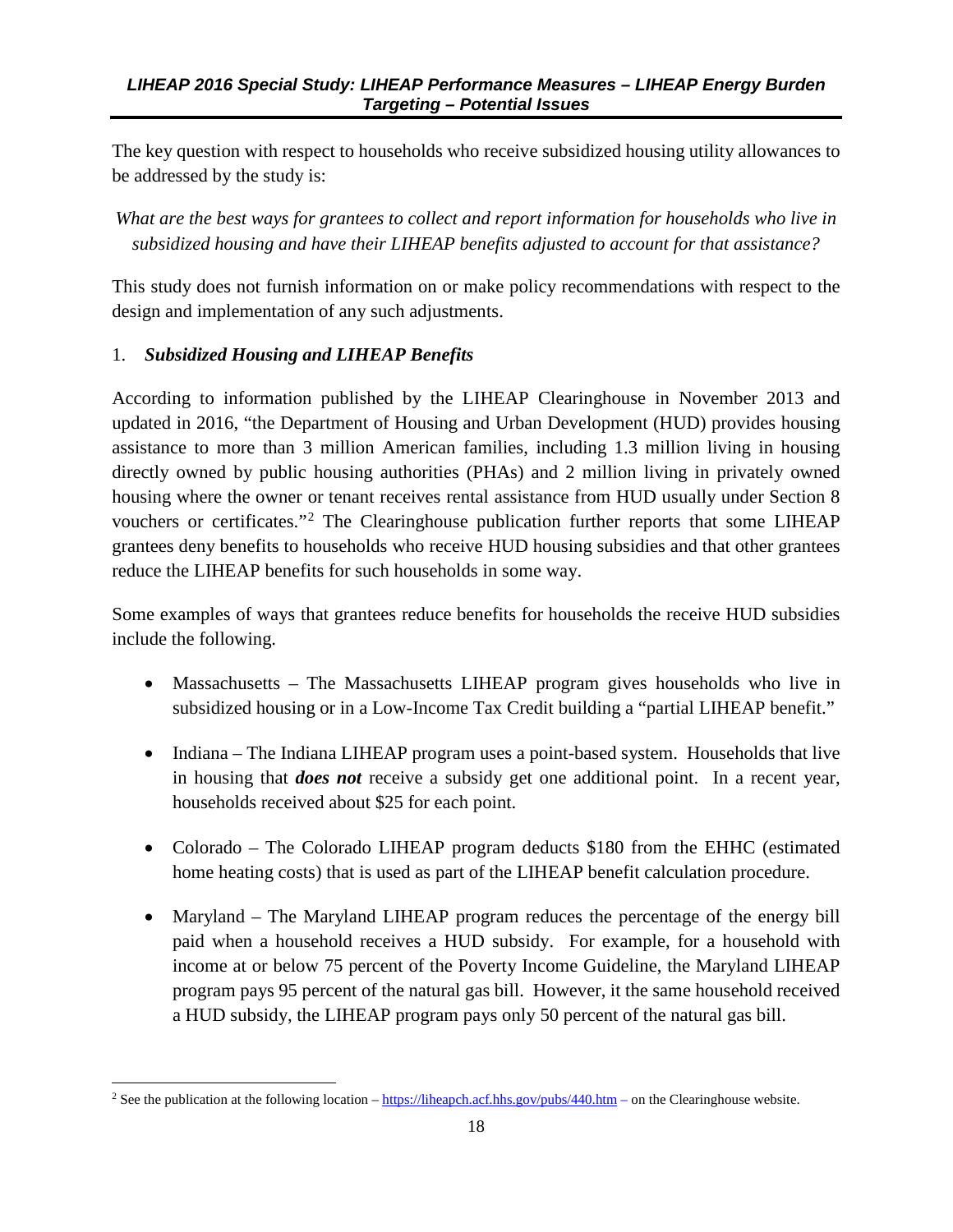The statute stipulates that grantees should pay the level of assistance to those households that have the lowest incomes and the highest level of energy costs *or needs* in relation to income. However, the listed grantees perceive that households who receive a HUD subsidy have a lower level of need that other households at the same income level who do not receive a HUD subsidy.

#### 2. *Impact on Energy Burden Targeting Index Calculations*

There are several different ways that states adjust or deny LIHEAP benefits to households who receive HUD subsidies. They include:

- Energy Costs Included in Rent There are at least three ways that LIHEAP grantees treat HUD Subsidy Households.
	- o Denial Some states deny LIHEAP benefits to households who receive a HUD rental subsidy and have the cost of energy included in their rent.
	- o Conditional Denial For households who receive a HUD rental subsidy and have their heat included in the rent, some states only deny LIHEAP benefits to households whose net rental costs (i.e., rental cost minus HUD subsidy) is less than or equal to 30 percent of their income.
	- o No Change Some states treat these households in the same way as other lowincome households who have the cost of heat included in their rent.
- Energy Costs Paid Directly Some states give HUD subsidy households a reduced benefit, while others do not change their benefit determination procedures for such households.

The treatment of households whose energy costs are included in rent is not relevant to the LIHEAP energy burden targeting measures calculation procedures. Households with their energy costs included in rent do not have energy bills and therefore are not included in the energy burden targeting calculation procedures. No special treatment of the data for such households is recommended at this time.

However, for those state grantees who reduce LIHEAP benefits for HUD subsidy households, that adjustment can affect the energy burden targeting index calculations in the following way.

- Pre-LIHEAP Energy Burden The energy burden for LIHEAP households is calculated as the household's energy bill divided by the household's income.
	- o Note: Grantees who reduce the LIHEAP benefit to account for HUD subsidies are doing so because they perceive that the "net" energy burden (i.e., energy burden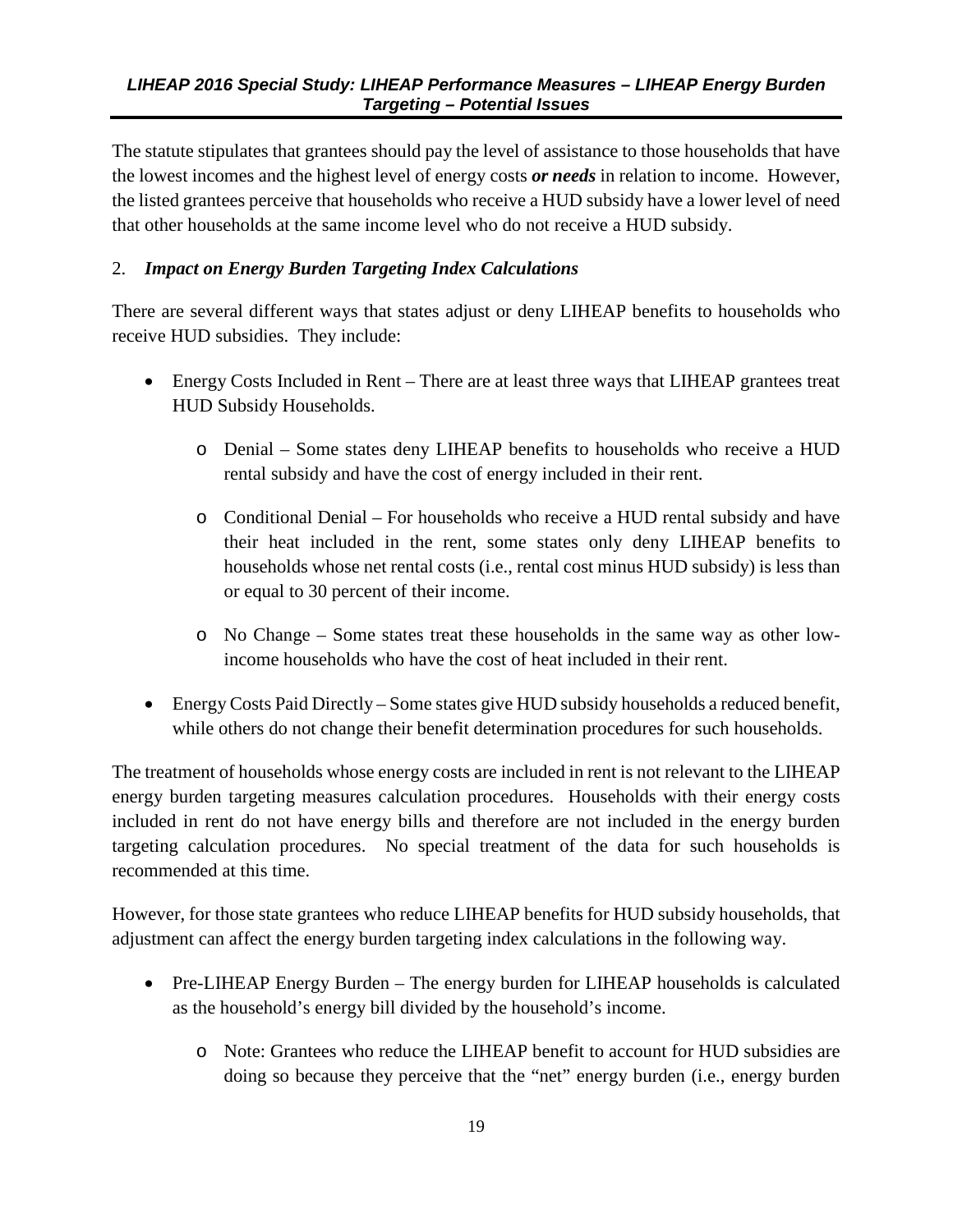after accounting for the HUD subsidy) is less than the "gross" energy burden (i.e., the energy burden computed from simply looking at the bill from the energy vendor). However, we did not identify any grantee that collects and tracks the amount of the household's HUD subsidy.

- LIHEAP Benefit A non-subsidized household receives a "regular" benefit, while a subsidized household receives a "reduced" benefit.
- Benefit Targeting Index The benefit targeting index compares the average benefit for high-burden households to the average benefit for all households. Under the current instructions, identification of high-burden households is based on the "gross" energy burden since state grantees generally do not track information on the amount of the HUD subsidy.
	- o Special Note: Many HUD-subsidized households would be counted as "highburden" households since they have relatively low income. Since they are "highburden" but receive reduced LIHEAP benefits, they reduce the average LIHEAP benefit for "high-burden" households and reduce the value of the LIHEAP Benefit Targeting Index.

If a state is otherwise targeting the highest LIHEAP benefits to the highest burden households but reduces benefits for HUD-subsidized households, it could appear that the grantee is not targeting their benefits.

#### 3. *Recommended Procedures*

There are two potential solutions to this issue. Grantees can either collect and track HUD utility subsidies or they can exclude those households from their Performance Data Form calculation.

- Tracking HUD Utility Subsidy Payments At the time of application, some grantees ask clients whether they received utility subsidies from HUD under Section 8. If the grantee collected and tracked information on the amount of the subsidy, they could use that information to compute a "net" energy bill for the household. For example, if the energy vendor reported that the household's annual energy bill was \$1,400 and the household received a \$50 per month utility subsidy (\$600 per year), the grantee could report the "net" energy bill as \$800 instead of \$1,400. Once that was completed, the grantee could include the household in the Performance Data Form processing.
- Excluding HUD Subsidy Households from the Performance Data Form If the grantee is unable to collect and track the HUD utility subsidy payment for the individual household, it would be preferable to collect information from the utility company on energy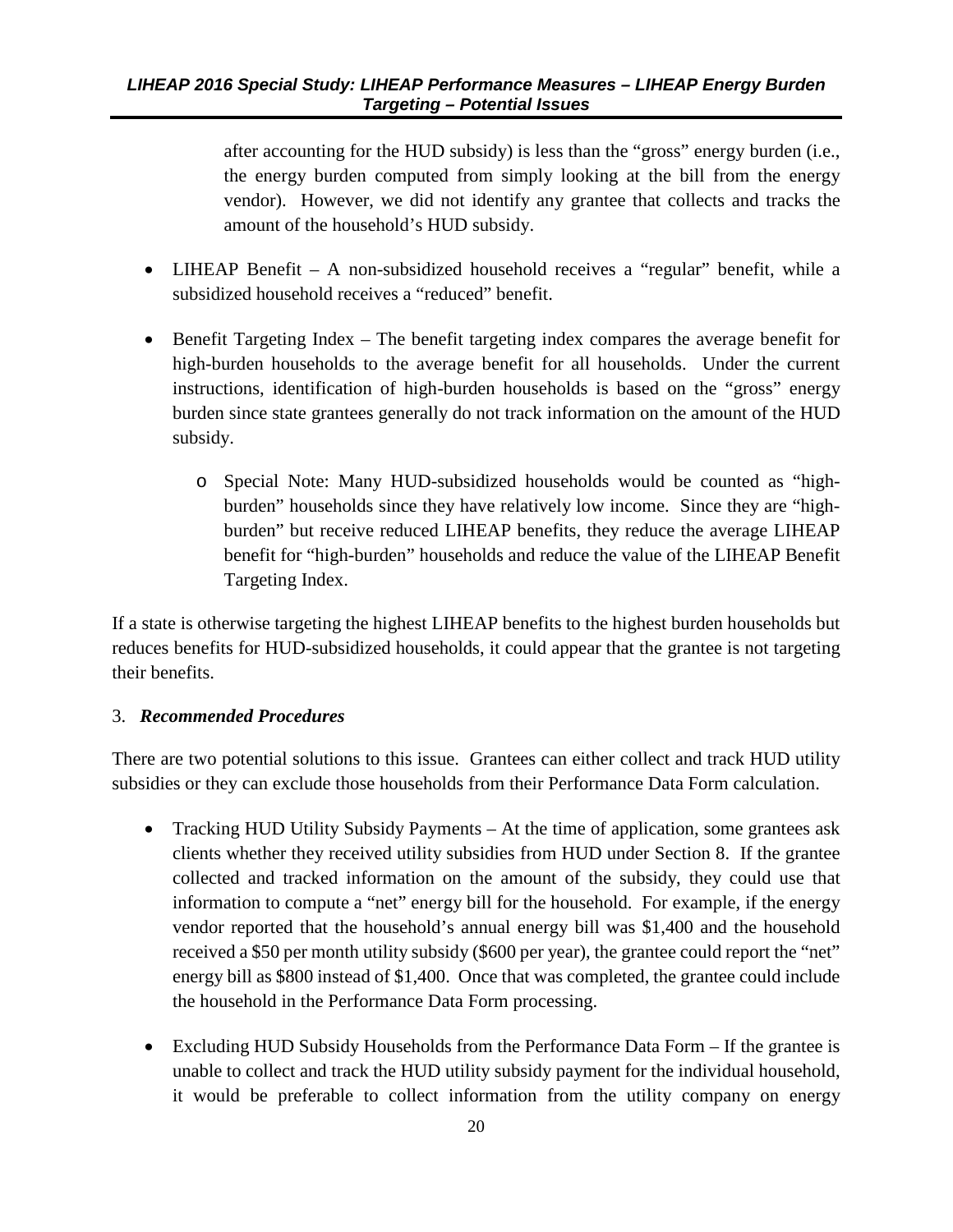<span id="page-29-1"></span>expenditures but exclude the household from the Performance Data Form calculations. If those households are included, the Performance Data Form gives a biased estimate of the grantee's targeting performance. However, it is still useful to collect the expenditure data so that the grantee can do supplemental analysis of how they are serving these households.

The first option is preferred since it furnishes a clearer picture of the grantee's targeting performance. The second option furnishes that grantee with useful information about targeting performance for non-subsidized households. To develop a more complete picture of targeting for subsidized households, the grantee would need to conduct additional research on those households.

# <span id="page-29-0"></span>**D. Ratepayer-Funded and Publicly Funded Energy Assistance**

In the jurisdictions for some grantees, there are other energy assistance funding sources, including ratepayer funds for electric and gas energy assistance and taxpayer-funded assistance for all types of energy. For such grantees, there are circumstances where it may be difficult to interpret the LIHEAP energy burden targeting measures.

#### 1. *Type of Energy Assistance Programs*

There are many different designs for ratepayer-funded and publicly funded energy assistance programs. Some examples include:

- District of Columbia The LIHEAP office receives federal funding, city funding, and ratepayer funding for energy assistance. With respect to their LIHEAP program, the District of Columbia uses federal funds until they are depleted, and then uses the funds furnished by the city government to pay benefits. With respect to the ratepayer funds, those funds are granted by the utility companies to households that apply for and receive LIHEAP benefits. Those funds are used to give LIHEAP recipients a discount on their electric and/or gas bill.
- California All households who have an electric bill or a natural gas bill are allowed to apply for the California Alternative Rates for Energy program (CARE) and receive a discount from the utility on their electric and/or gas bill. Households self-certify for the program and do not have to participate in the LIHEAP program.
- New Jersey All LIHEAP participant households in New Jersey are screened for eligibility for the Universal Service Fund program (USF), which furnishes households with assistance for their electric and natural gas bills. A household first applies for the LIHEAP program. If they are determined to be eligible for the program, they receive a LIHEAP benefit that is reported to the utility company. After that, the household then receives a ratepayerfunded electric assistance credit that is sufficient to ensure that their net electric bill is no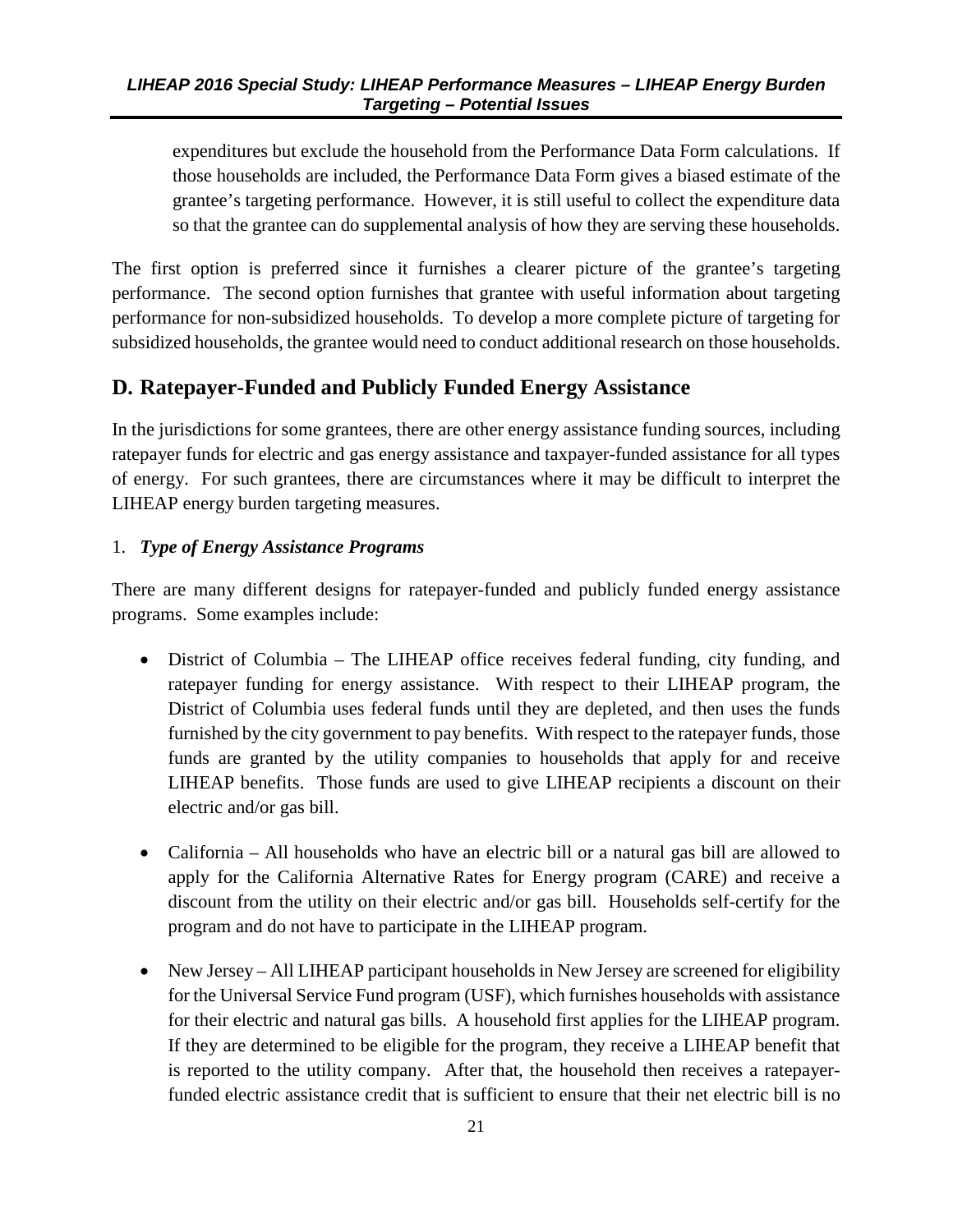higher than three percent of income and a ratepayer-funded natural gas assistance credit that ensures that their net natural gas bill is no higher than three percent of income. Households do not receive any supplemental assistance with the cost of delivered fuels.

- Pennsylvania Each of the investor-owned electric and gas utilities in Pennsylvania are required to furnish energy assistance to their low-income customers. Most of the utilities have some form of a "percent of income" plan where the amount a customer is required to pay is based on a certain percentage of their income. When the household receives a LIHEAP grant, they can use that grant to pay part or all of the amount that they are required to pay to the utility company.
- Wisconsin The state LIHEAP office gives the household a LIHEAP grant that is applied to the heating fuel and a ratepayer-funded grant that is applied toward the electric bill.

In most cases, the programs work in the following way. First, the LIHEAP program certifies that a household is income-eligible for benefits and furnishes a LIHEAP grant to the household. Then, a utility company will furnish electric or natural gas service to the client at a reduced rate. However, in the Wisconsin example, the utilities pay into a public benefits fund and the state program office uses those funds to make payments back to the utility companies on the account of income-eligible households. In the California program the utility companies furnish service at a reduced rate and do not require that households apply for LIHEAP assistance.

#### 2. *Impact on Energy Burden Targeting Index Calculations*

LIHEAP grantees are required to file reports to OCS that furnish information about their LIHEAP programs. In submitting those reports, grantees only report on the use of funds that were received from the LIHEAP program and only report on those households that received benefits from LIHEAP. Grantees do not report on other sources of funding except when they are asked to submit a leveraging report. Grantees do not report on the number of households that were served with other types of funding (e.g., households from the District of Columbia who were served with city funds) or on the ratepayer-funded or publicly funded benefits that they receive.

- In the Household Report, the grantee reports on the number of households who received a LIHEAP benefit that was paid for with the LIHEAP Block Grant funds.
- In Module I of the Performance Data Form (i.e., the Grantee Survey), grantees report on the way that funds were used and on the average benefit paid with LIHEAP funds.
- In Module II of the Performance Data Form (i.e., the LIHEAP Performance Measures), grantees are expected to report on the energy bills that the households received from the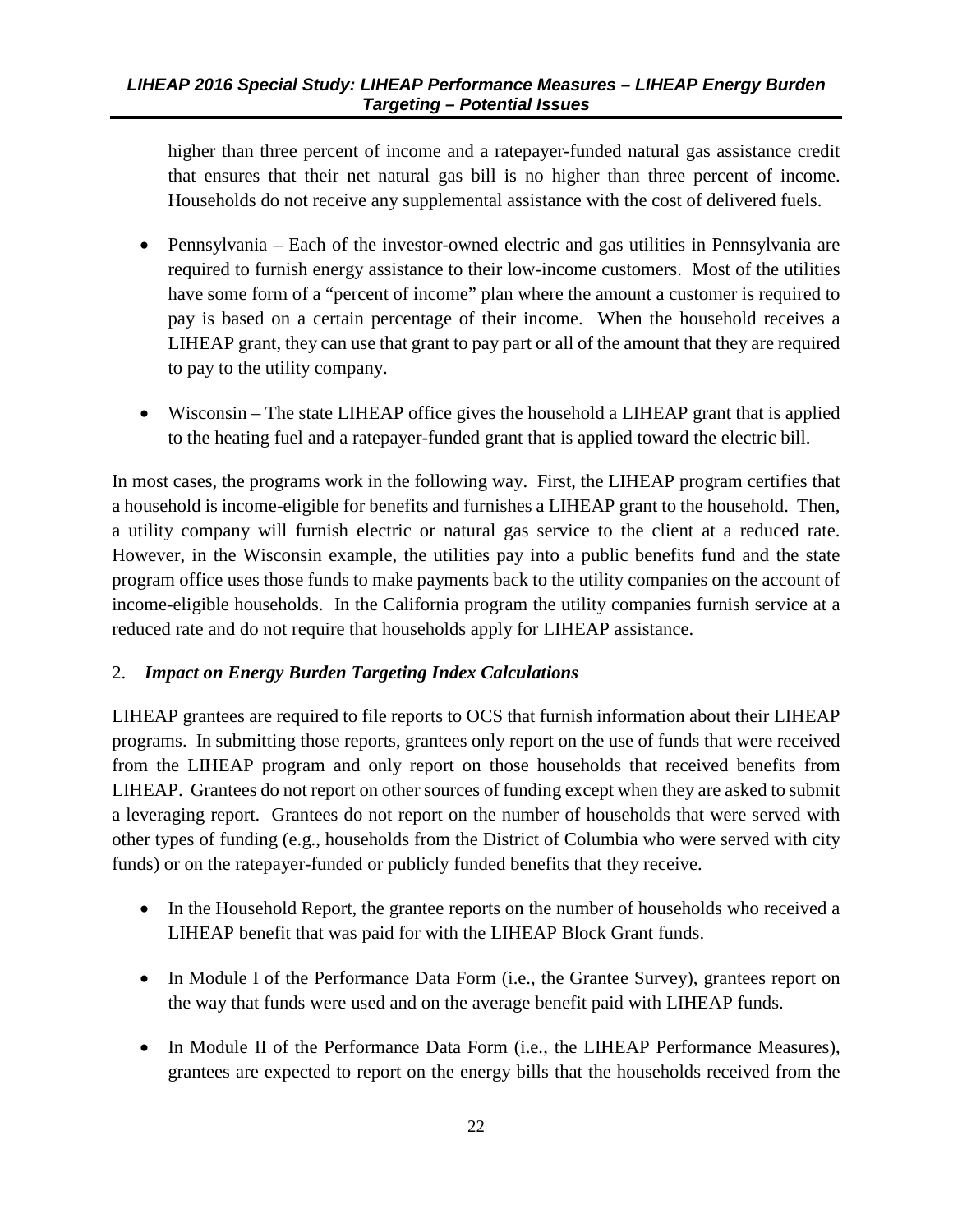utility company and on the LIHEAP-funded benefit that they received to help pay their energy bills.

For Module II of the Performance Data Form, the grantee only should report the benefit that was received from the LIHEAP program. However, it is more complicated to determine which energy expenditures the grantee should record on the form. There are at least three possibilities on what should be reported.

- Full Retail Bill One approach would be to report the full amount of the retail bill that the household would have received if the household had not participated in any energy assistance program.
- Discounted Bill A second approach would be to ask the vendor to report the amount of the retail bill net of any ratepayer-funded credits or discounts that were applied to the account.
- Bill Net of non-LIHEAP Assistance A third approach would be to ask the vendor to report the retail bill net of *any* energy assistance credits, including those that were funded by other public sources.

It is not obvious which approach furnishes the best information on the extent to which the LIHEAP program targets benefits. The first approach listed above shows how well the LIHEAP program would be targeting benefits if there were no non-LIHEAP energy assistance programs, while the last approach shows how well the LIHEAP program targets benefits given that households receive other forms of assistance.

#### 3. *Non-LIHEAP Electric Benefit Simulations*

To get a better understanding of what the different approaches to energy expenditure reports would tell a LIHEAP grantee, the study used the actual Minnesota data to examine how different types of electric energy assistance benefits might work and how different reporting procedures would show the impact of these benefits.

We started by using three different approaches to assigning "ratepayer-funded benefits" to the actual LIHEAP clients.

• Model #1 – In this model, we assigned each LIHEAP household a 30% discount on their energy bills. [Note: This is similar to the California program model.]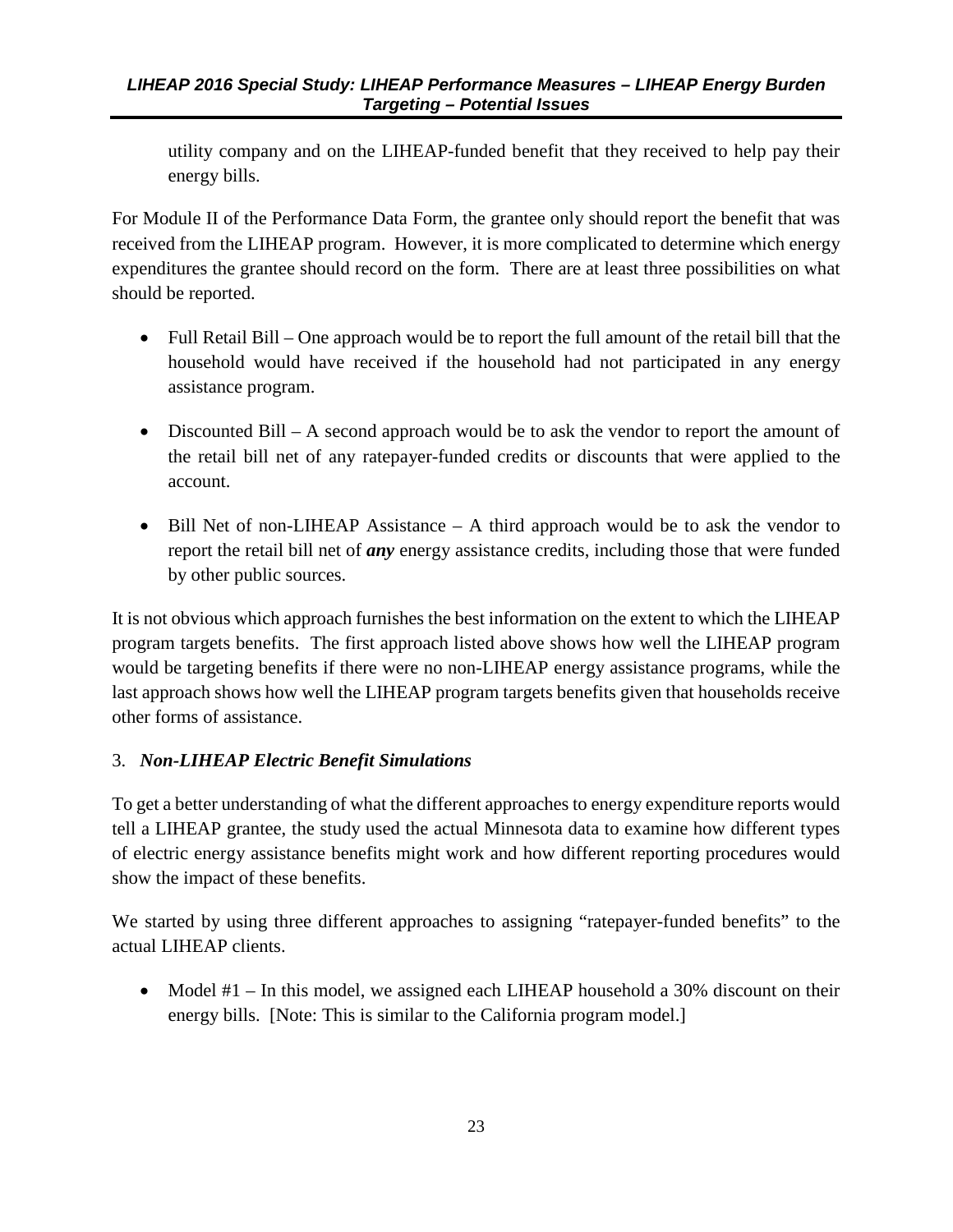- Model #2 In this model, we assigned a 40% discount to the lowest income households, a 30% discount to the next income group, and a 20% discount to the highest income group. [Note: This is similar to the Wisconsin program model.]
- Model #3 In this model, we assigned a benefit to each household that was sufficient to reduce their electric energy burden to 5% of income. [Note: This is similar to the New Jersey program model.]

We then examined the values of the energy burden targeting indexes using two different calculation procedures.

- Calculation Procedure  $#1 In$  this procedure, we added the ratepayer-funded assistance benefit to the LIHEAP benefit to calculate the benefit targeting index and the burden reduction targeting index.
- Calculation Procedure #2 In this procedure, we subtracted the ratepayer-funded assistance benefit from the household's energy expenditures to calculate the benefit targeting index and the burden reduction targeting index.

Table 9 shows the Benefit Targeting Index and Burden Reduction Targeting Index values that would be calculated under each ratepayer assistance model using each of the calculation procedures.

- Procedure #1 Outcomes Procedure #1 furnishes performance indicators that demonstrate the targeting performance of the combined set of assistance programs. Since the 30% discount *does not* target higher burden households, it actually reduces the indexes. On the other hand, the indicators for the percent-of-income model demonstrate that this model can increase the overall targeting effectiveness compared to the effectiveness of the LIHEAP targeting.
- Procedure #2 Outcomes Procedure #2 furnishes performance indicators that demonstrate the targeting performance of the LIHEAP assistance benefit, taking into account the existing ratepayer-funded assistance program. Since this procedure only takes into account the amount of the LIHEAP benefit, the LIHEAP benefit targeting index only changes a small amount. [Note: Any changes in the benefit targeting index are a result of which households are categorized as high-burden after receipt of the ratepayer-funded energy assistance.] However, subtracting the ratepayer-funded benefit from the household's energy expenditures [Calculation Procedure #2] does affect the burden reduction targeting index. The ratepayer assistance will reduce the total energy expenditures for the highest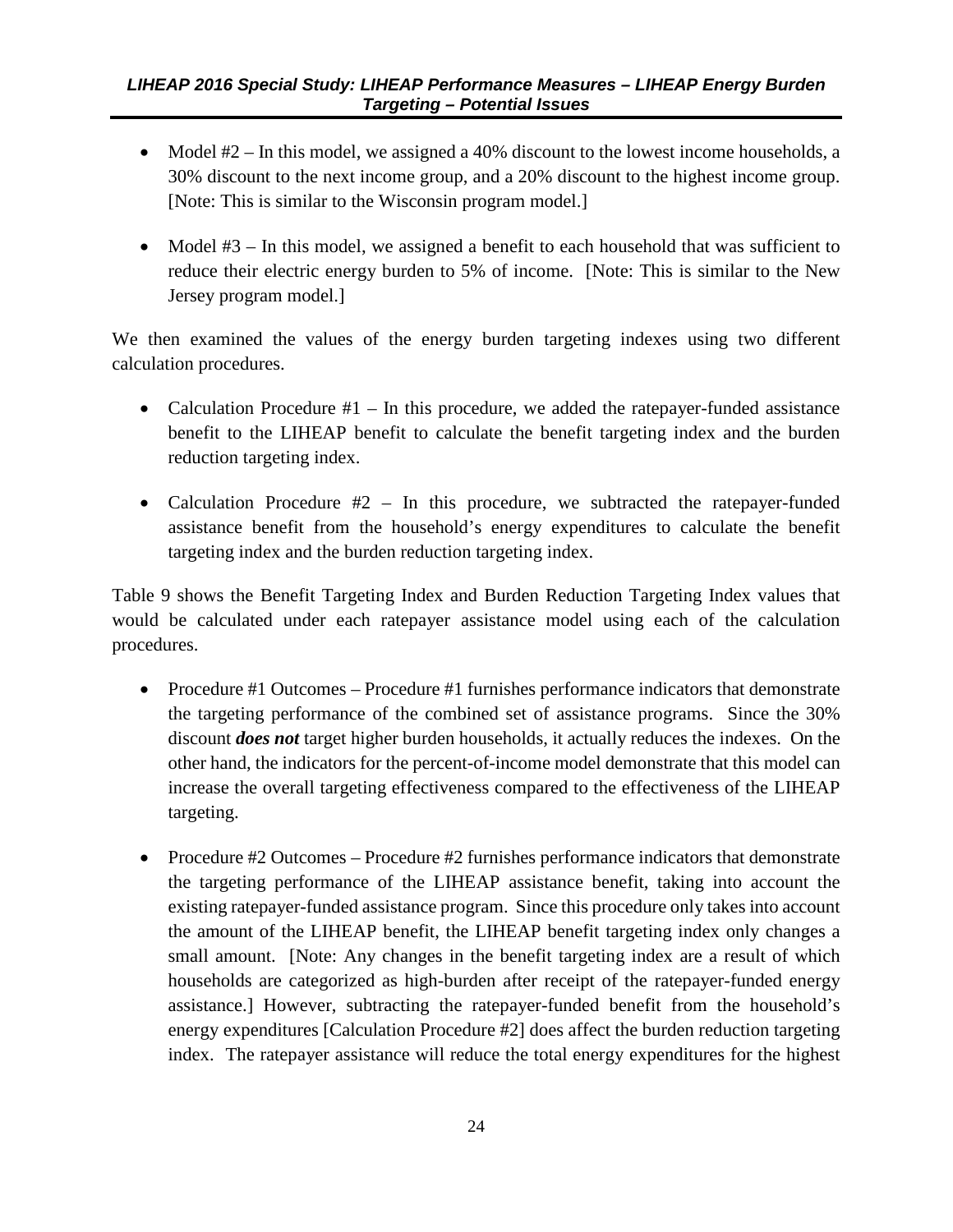<span id="page-33-1"></span>burden households and, as a result, the LIHEAP benefit will cover a larger share of the energy bill and the burden reduction targeting index will increase.

This simulation shows that it is important to consider issues related to ratepayer-funded and publicly funded energy assistance programs in collecting and reporting the data for the Performance Data Form Module II.

<span id="page-33-0"></span>

| <b>Ratepayer-Funded</b><br><b>Assistance Model</b> | <b>Benefit Targeting</b><br><b>Index</b><br>(Calculation #1) | <b>Burden</b><br><b>Reduction</b><br><b>Targeting Index</b><br>(Calculation #1) | <b>Benefit Targeting</b><br><b>Index</b><br>(Calculation #2) | <b>Burden</b><br><b>Reduction</b><br><b>Targeting Index</b><br>(Calculation #2) |
|----------------------------------------------------|--------------------------------------------------------------|---------------------------------------------------------------------------------|--------------------------------------------------------------|---------------------------------------------------------------------------------|
| <b>Baseline</b>                                    | 143                                                          | 115                                                                             | 143                                                          | 115                                                                             |
| 30% Discount                                       | 136                                                          | 110                                                                             | 144                                                          | 116                                                                             |
| Variable Discount                                  | 144                                                          | 116                                                                             | 146                                                          | 120                                                                             |
| Percent of Income                                  | 183                                                          | 148                                                                             | 145                                                          | 144                                                                             |

**Table 9. Index Values for Minnesota by Scenario and Calculation Procedure FY 2016**

Source: Calculations from Minnesota LIHEAP Data Extract.

#### 4. *Recommended Procedures*

There are two potential solutions to this issue. Grantees can either add ratepayer-funded and publicly funded energy assistance benefits to a household's benefits [Calculation Procedure #1] or they can subtract those benefits from the household's energy expenditures. [Calculation Procedure #2.]

- Calculation Procedure #1 This procedure gives the grantee the best information on the combined performance of the two programs together.
- Calculation Procedure #2 This procedure gives the grantee and OCS the best information on the performance of the LIHEAP program.

We recommend that OCS continue its practice of requiring grantees to report *only* on LIHEAPfunded benefits in the grantee reporting forms. As such, OCS should specify that grantees should use Calculation Procedure #2 for submitting forms to OCS. However, the information furnished by Calculation Procedure #1 is extremely valuable to the grantee to demonstrate to state-level policymakers the combined impact of the energy assistance programs. As such, OCS should encourage grantees to calculate these alternative measures for their own performance management needs.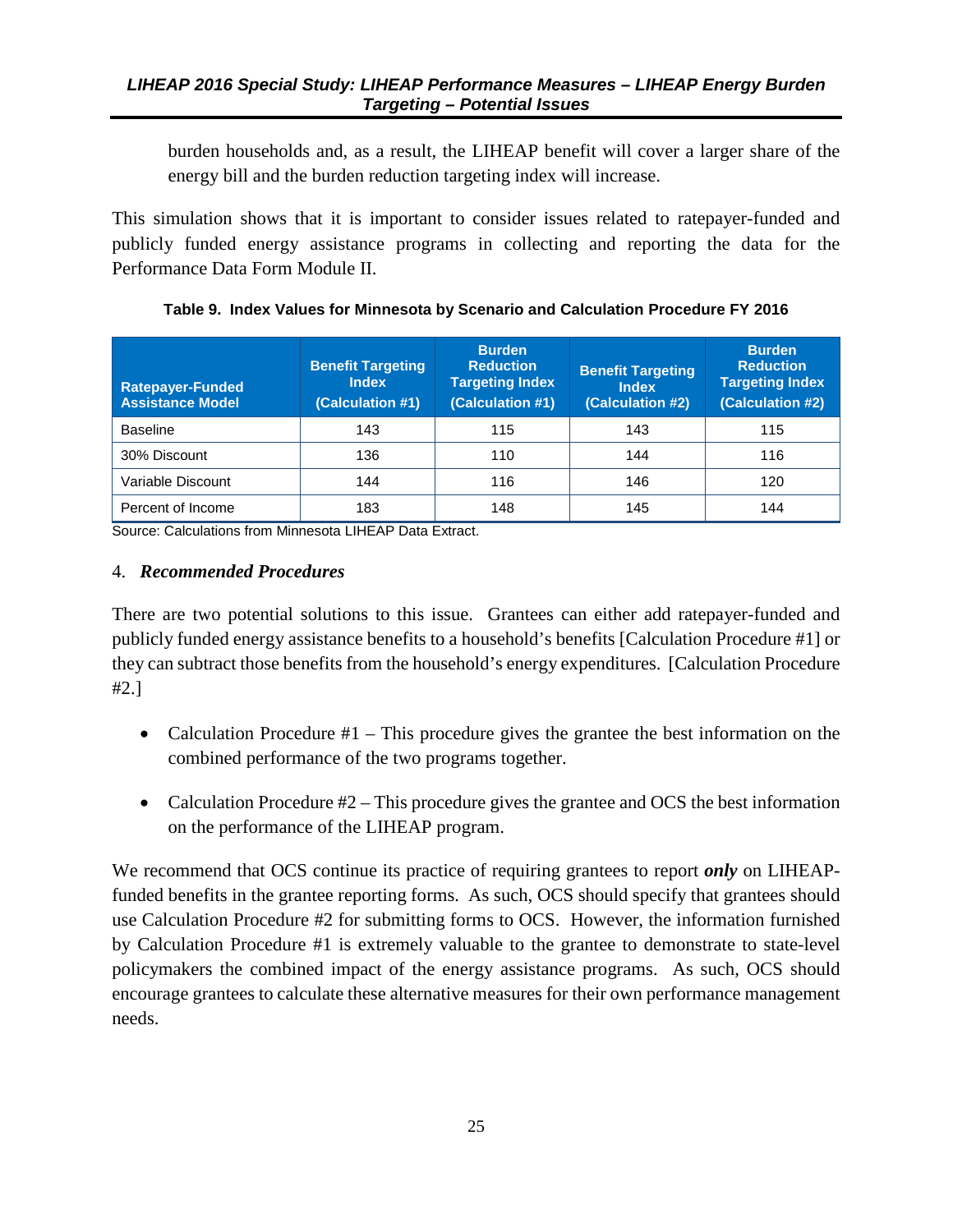# <span id="page-34-3"></span><span id="page-34-0"></span>**IV. Findings and Recommendations**

This study finds that each of the identified issues can, in fact, affect how useful the new LIHEAP performance measures are for making programmatic decisions. However, it also finds that by specifying appropriate data collection and reporting procedures, and by furnishing training and technical assistance to LIHEAP grantees on how to use these measures, any issues can be addressed in an effective way.

### <span id="page-34-1"></span>**A. Targeting Vulnerable Households**

Our research found that about one-half of states furnish supplemental benefits to vulnerable households and that certain approaches to furnishing supplemental benefits can have an impact on the energy burden targeting indexes. Based on our findings, we make two recommendations to OCS.

- Supplemental Benefit Design The best way to minimize the impact of offering supplemental benefits on benefit targeting is to give the highest supplemental benefits to those vulnerable households that have the highest energy burdens. OCS should encourage grantees to include that in their benefit design.
- Supplemental Analysis We do not recommend that OCS change the Performance Data Form calculation procedures. However, we do encourage OCS to furnish training and technical assistance to grantees that helps them to understand how to compare the energy burden targeting outcomes for vulnerable and non-vulnerable households separately.

One factor that mitigates the impact of this issue on performance measurement for the LIHEAP program is that, for most states, between two-thirds and three-fourths of all LIHEAP recipients have at least one vulnerable household member.

### <span id="page-34-2"></span>**B. Furnishing Crisis Benefits to Households**

Our analysis of the data from Minnesota shows that the households that received crisis benefits in Minnesota had an energy burden that is only slightly higher than that for households that do not receive crisis benefits. However, the average benefit for crisis households was almost twice the amount of the average benefit for households that do not receive crisis. Since this means that some households who do not have the highest burden are receiving relatively high benefits, the energy burden targeting indexes are lower when regular benefits and crisis benefits are included in the Performance Data Form calculations than they are when the regular benefits alone are included. Following are our recommendations regarding this issue.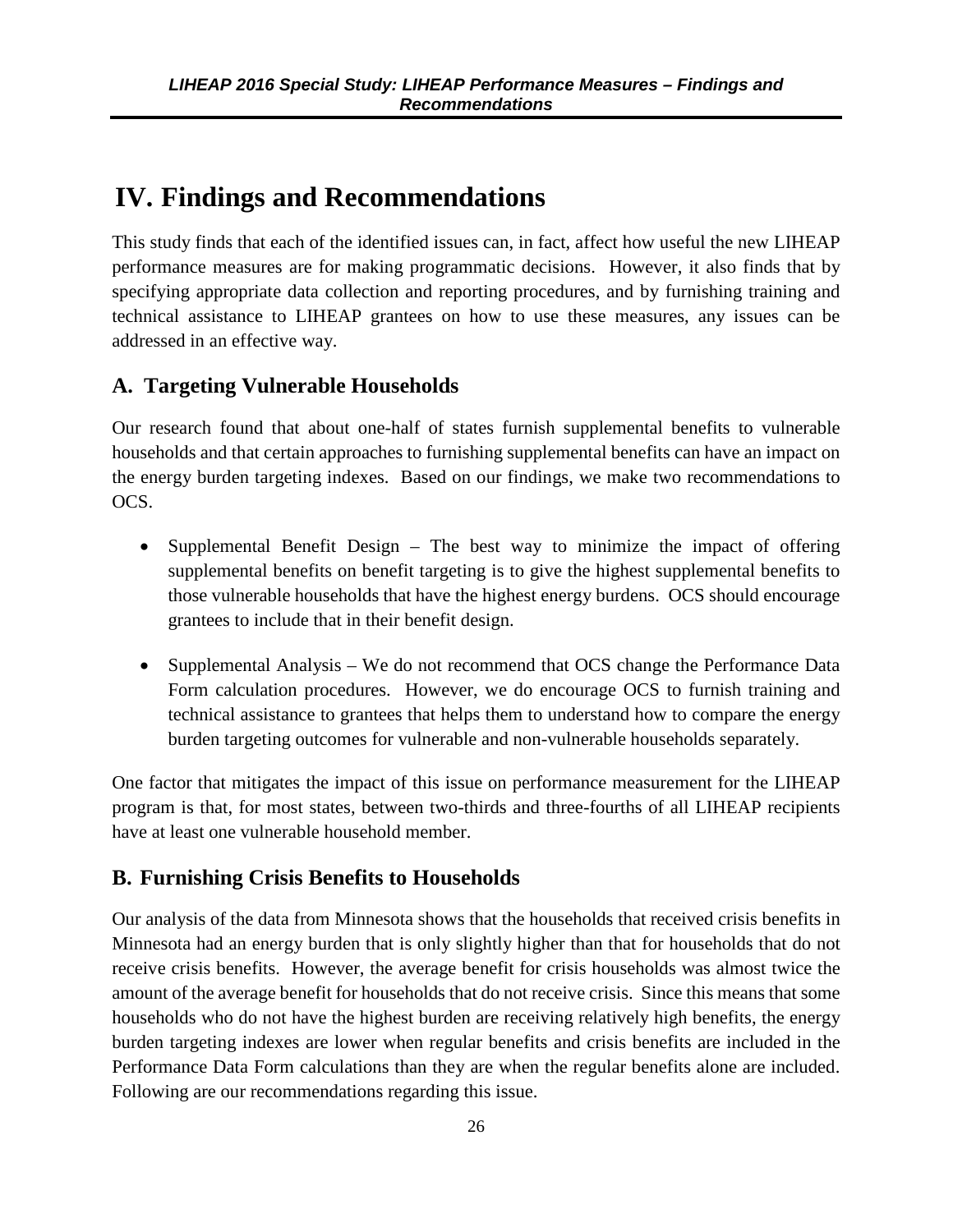- <span id="page-35-2"></span>• Calculation Procedures – This analysis finds that including Crisis Benefits in the energy burden calculation procedures is appropriate. Doing so may reduce the energy burden targeting indexes by a modest amount. However, it also is consistent with the objective of measuring how LIHEAP benefits are distributed.
- State-by-State Analysis It is appropriate for state grantees to use their LIHEAP Household Data reports to examine whether their Crisis Assistance recipients have lower incomes or higher incomes than their Heating Assistance recipients. Those who find that their Crisis Assistance recipients have higher incomes are likely to find that including Crisis Assistance benefits in their energy burden targeting indexes will have an impact on the value of those statistics.

Overall, the study finds that the current procedures for calculating the energy burden targeting indexes furnish the best overall estimate of energy burden targeting for use by policymakers.

# <span id="page-35-0"></span>**C. Subsidized Housing Utility Allowances**

It is common for a LIHEAP income-eligible household to receive a utility subsidy payment from HUD or other sources that can significantly reduce their energy burden. We recommend that OCS furnish the following procedures.

- Tracking HUD Utility Subsidy Payments OCS should recommend that, whenever possible, the grantee collect information from clients on the annual amount of utility subsidies and use that to compute a "net" energy bill for the client.
- Excluding HUD-Subsidized Households from the Performance Data Form If the grantee is unable to collect and track the HUD utility subsidy payment for the individual household, OCS should advise the grantee that it would be preferable to collect information from the utility company on energy expenditures but exclude the household from the Performance Data Form calculations.

The first option is preferred since it furnishes a clearer picture of the grantee's targeting performance. The second option furnishes that grantee with useful information about targeting performance for non-subsidized households. To develop a more complete picture of targeting for subsidized households, the grantee would need to conduct additional research on those households.

### <span id="page-35-1"></span>**D. Ratepayer-Funded and Publicly Funded Energy Assistance**

A large number of states and the District of Columbia have ratepayer-funded or publicly funded energy assistance programs. We recommend that OCS advise grantees to account for those benefits in the following way.